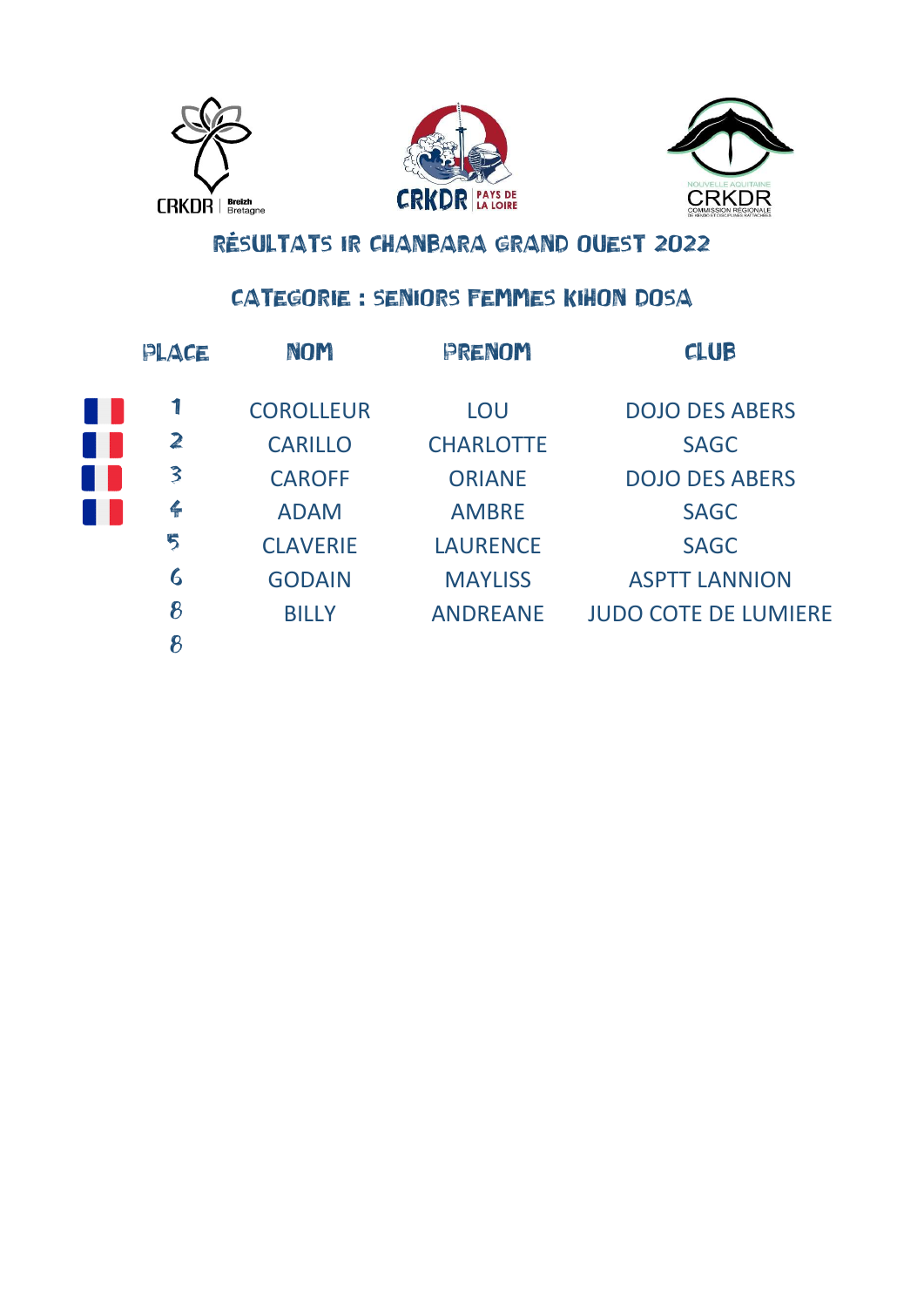





### CATEGORIE : SENIORS FEMMES KODACHI

| PLACE            | NOM              | PRENOM           | <b>CLUB</b>                 |
|------------------|------------------|------------------|-----------------------------|
|                  | <b>COROLLEUR</b> | LOU              | <b>DOJO DES ABERS</b>       |
| $\mathbb{Z}$     | <b>CAROFF</b>    | <b>ORIANE</b>    | <b>DOJO DES ABERS</b>       |
| 3                | <b>ADAM</b>      | <b>AMBRE</b>     | <b>SAGC</b>                 |
| $\leftarrow$     | <b>CLAVERIE</b>  | <b>LAURENCE</b>  | <b>SAGC</b>                 |
| 5                | <b>CARILLO</b>   | <b>CHARLOTTE</b> | <b>SAGC</b>                 |
| $\boldsymbol{6}$ | <b>BILLY</b>     | <b>ANDREANE</b>  | <b>JUDO COTE DE LUMIERE</b> |
| 8                | <b>PARENT</b>    | <b>SOPHIE</b>    | <b>DOJO NANTAIS</b>         |
| 8                | <b>GODAIN</b>    | <b>MAYLISS</b>   | <b>ASPTT LANNION</b>        |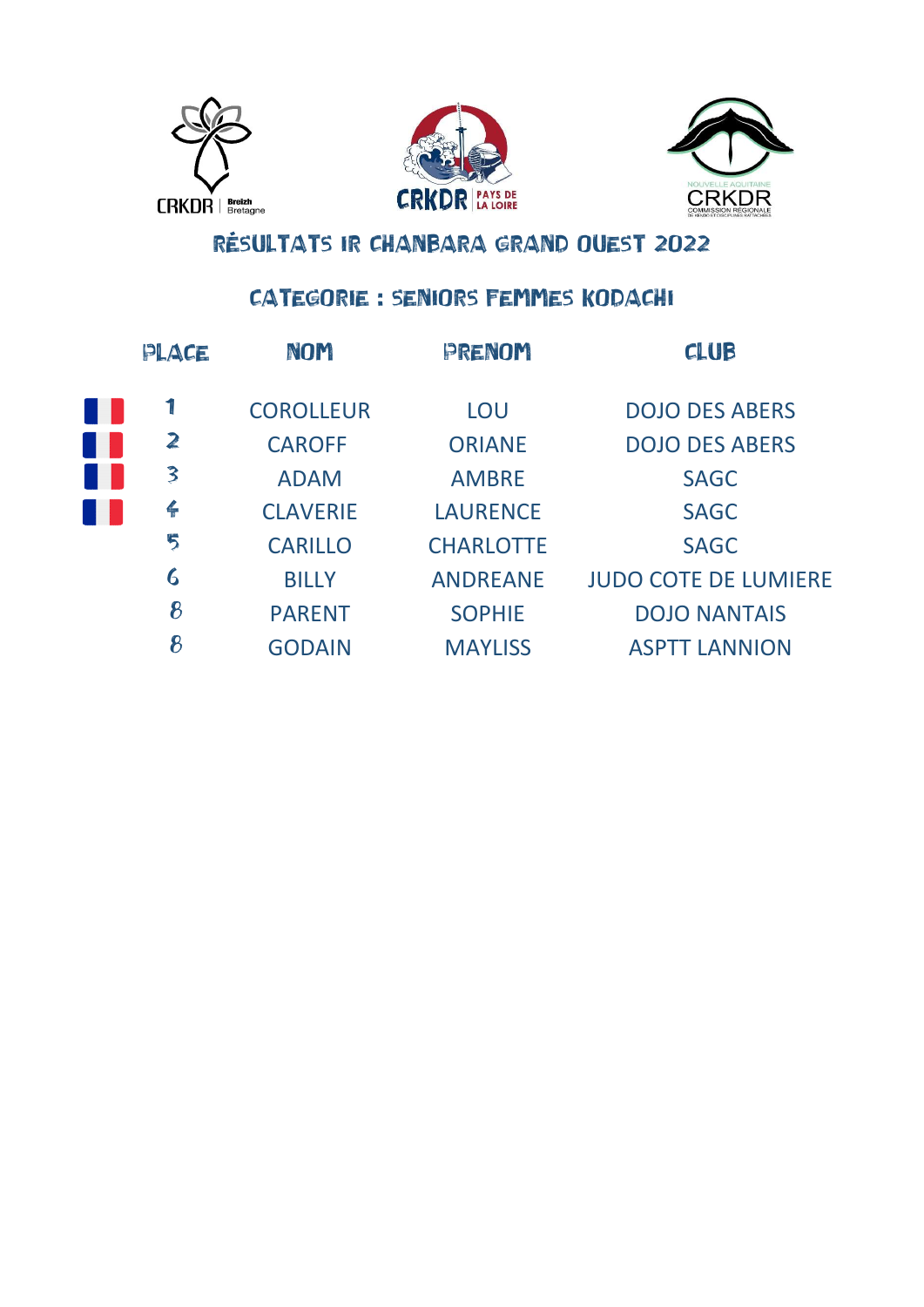





### CATEGORIE : SENIORS FEMMES TATE KODACHI

| PLACE            | <b>NOM</b>       | PRENOM           | CLUB                        |
|------------------|------------------|------------------|-----------------------------|
| $\mathbf{I}$     | <b>CAROFF</b>    | <b>ORIANE</b>    | <b>DOJO DES ABERS</b>       |
| $\mathbb{Z}$     | <b>COROLLEUR</b> | LOU              | <b>DOJO DES ABERS</b>       |
| 3                | <b>GODAIN</b>    | <b>MAYLISS</b>   | <b>ASPTT LANNION</b>        |
| $\leftarrow$     | <b>ADAM</b>      | <b>AMBRE</b>     | <b>SAGC</b>                 |
| 5                | <b>CLAVERIE</b>  | <b>LAURENCE</b>  | <b>SAGC</b>                 |
| $\boldsymbol{6}$ | <b>CARILLO</b>   | <b>CHARLOTTE</b> | <b>SAGC</b>                 |
| 8                | <b>PARENT</b>    | <b>SOPHIE</b>    | <b>DOJO NANTAIS</b>         |
| 8                | <b>BILLY</b>     | <b>ANDREANE</b>  | <b>JUDO COTE DE LUMIERE</b> |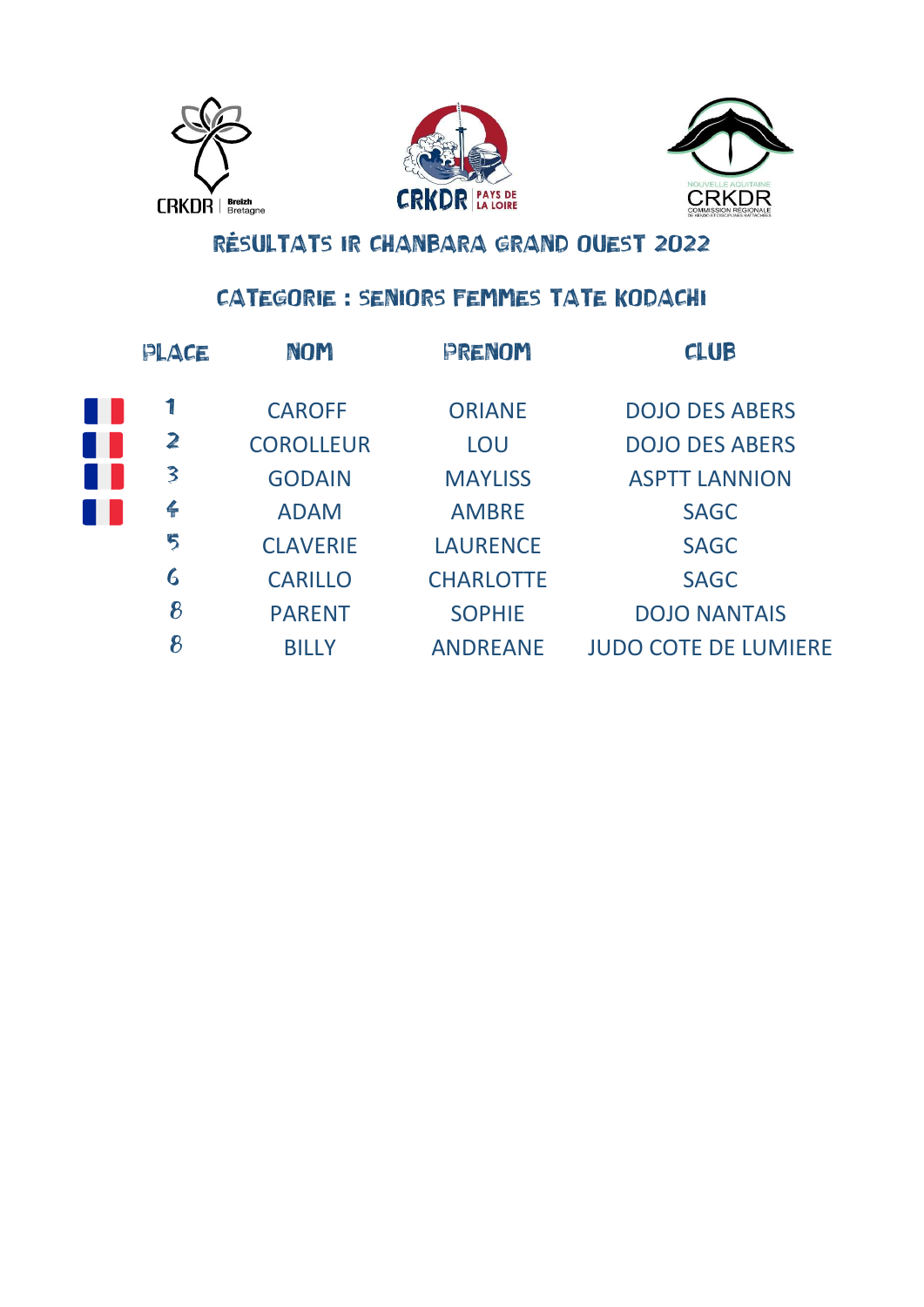





### CATEGORIE : SENIORS FEMMES CHOKEN MOROTE

| PLACE            | NOM              | PRENOM           | CLUB                        |
|------------------|------------------|------------------|-----------------------------|
|                  | <b>CAROFF</b>    | <b>ORIANE</b>    | <b>DOJO DES ABERS</b>       |
| $\mathbf{z}$     | <b>GODAIN</b>    | <b>MAYLISS</b>   | <b>ASPTT LANNION</b>        |
| $\mathbf{3}$     | <b>COROLLEUR</b> | LOU              | <b>DOJO DES ABERS</b>       |
| $\frac{2}{1}$    | <b>BILLY</b>     | <b>ANDREANE</b>  | <b>JUDO COTE DE LUMIERE</b> |
| 5                | <b>CARILLO</b>   | <b>CHARLOTTE</b> | <b>SAGC</b>                 |
| $\boldsymbol{6}$ | <b>CLAVERIE</b>  | <b>LAURENCE</b>  | <b>SAGC</b>                 |
| 8                | <b>PARENT</b>    | <b>SOPHIE</b>    | <b>DOJO NANTAIS</b>         |
| 8                | <b>ADAM</b>      | <b>AMBRE</b>     | <b>SAGC</b>                 |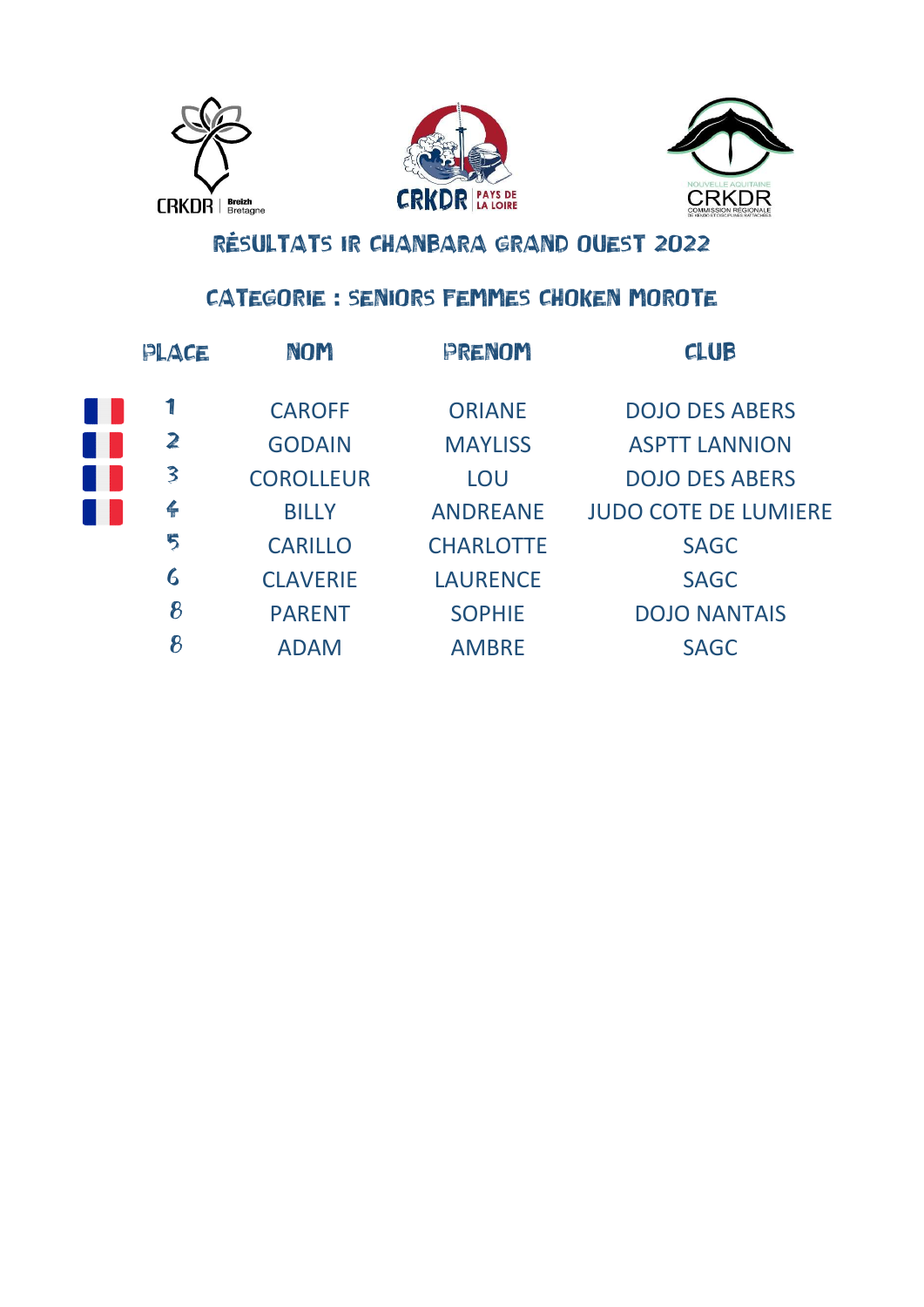





### CATEGORIE : SENIORS FEMMES CHOKEN LIBRE

| PLACE         | <b>NOM</b>       | PRENOM           | <b>CLUB</b>           |
|---------------|------------------|------------------|-----------------------|
|               | <b>CARILLO</b>   | <b>CHARLOTTE</b> | <b>SAGC</b>           |
| $\mathbb{Z}$  | <b>COROLLEUR</b> | LOU              | <b>DOJO DES ABERS</b> |
| $\mathbf{3}$  | <b>CAROFF</b>    | <b>ORIANE</b>    | <b>DOJO DES ABERS</b> |
| $\frac{2}{1}$ | <b>CLAVERIE</b>  | <b>LAURENCE</b>  | <b>SAGC</b>           |
| 5             |                  |                  |                       |
| 6             |                  |                  |                       |
|               |                  |                  |                       |
| 8             |                  |                  |                       |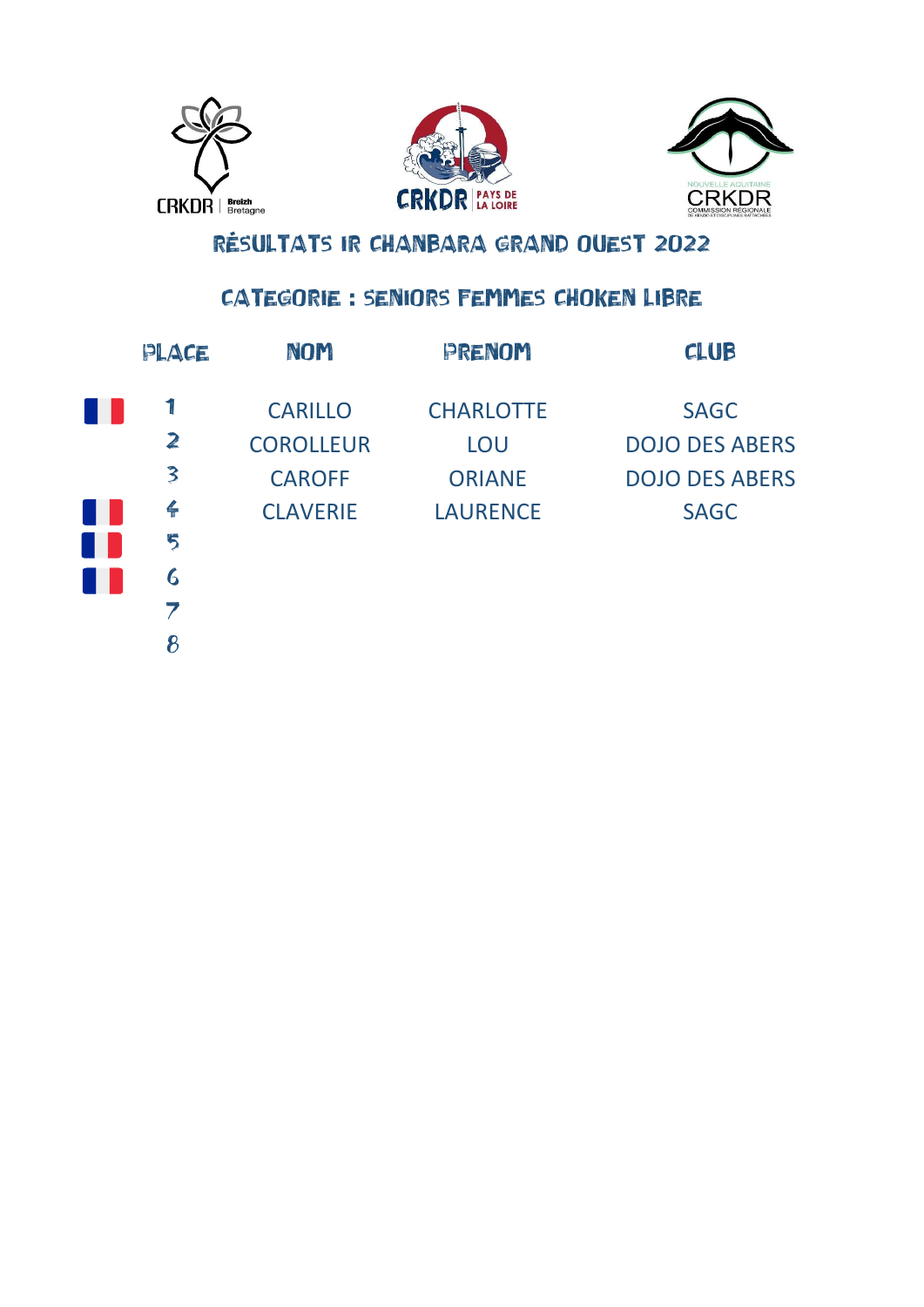





### CATEGORIE : SENIORS FEMMES TATE CHOKEN

| PLACE           | <b>NOM</b>       | PRENOM           | CLUB                  |
|-----------------|------------------|------------------|-----------------------|
|                 | <b>CAROFF</b>    | <b>ORIANE</b>    | <b>DOJO DES ABERS</b> |
| $\mathbb{Z}$    | <b>COROLLEUR</b> | LOU              | <b>DOJO DES ABERS</b> |
| 3               | <b>CARILLO</b>   | <b>CHARLOTTE</b> | <b>SAGC</b>           |
| $\frac{Z}{\pi}$ | <b>CLAVERIE</b>  | <b>LAURENCE</b>  | <b>SAGC</b>           |
| 5               |                  |                  |                       |
| 6               |                  |                  |                       |
| 8               |                  |                  |                       |
| 8               |                  |                  |                       |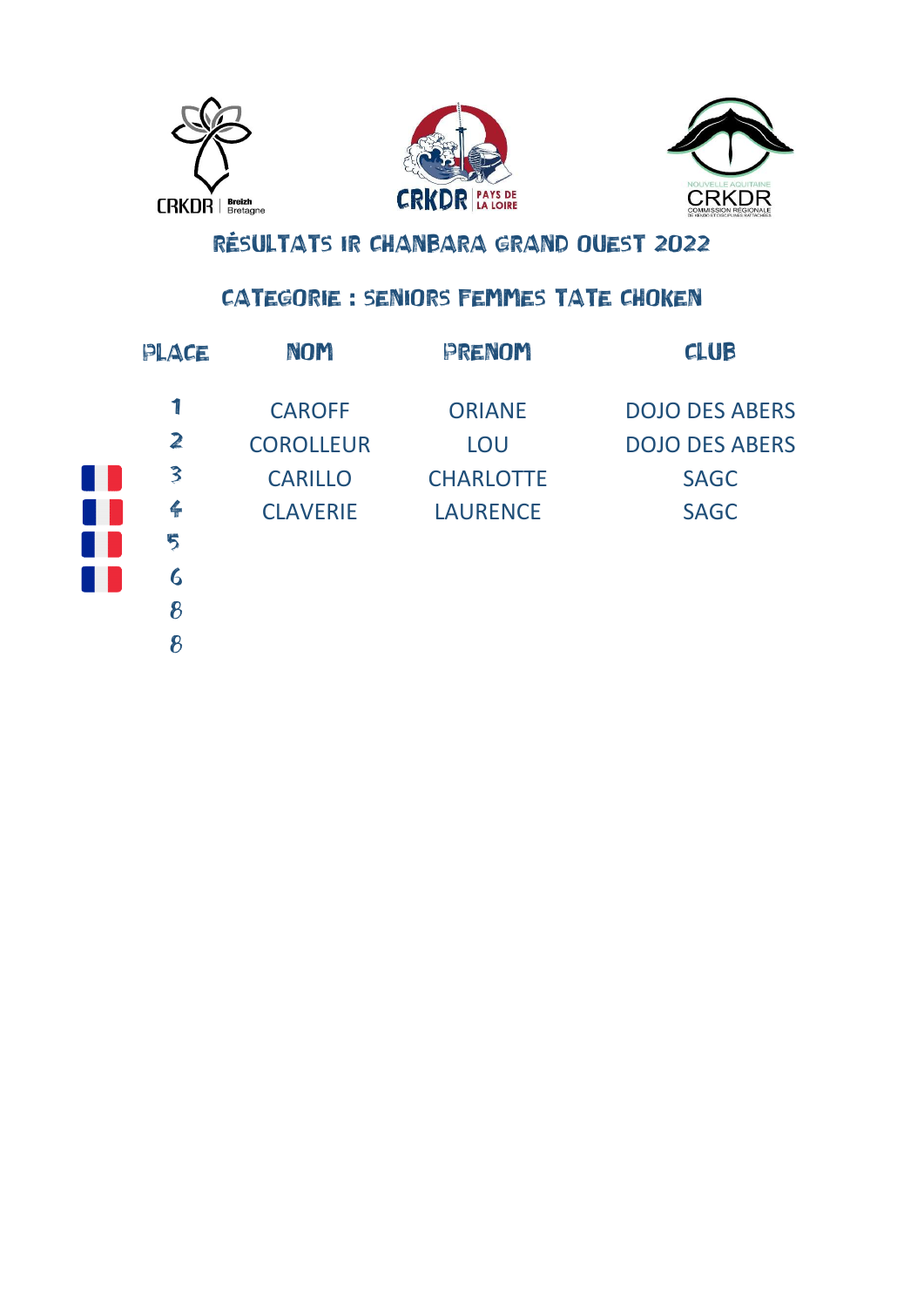





#### CATEGORIE : SENIORS FEMMES NITO

| PLACE                   | NOM            | PRENOM           | CLUB        |
|-------------------------|----------------|------------------|-------------|
| 1                       | <b>CARILLO</b> | <b>CHARLOTTE</b> | <b>SAGC</b> |
| $\overline{\mathbb{Z}}$ |                |                  |             |
| $\overline{\mathbf{3}}$ |                |                  |             |
| $\leftarrow$            |                |                  |             |
| 5                       |                |                  |             |
| $6\phantom{.}6$         |                |                  |             |
| 8                       |                |                  |             |
| 8                       |                |                  |             |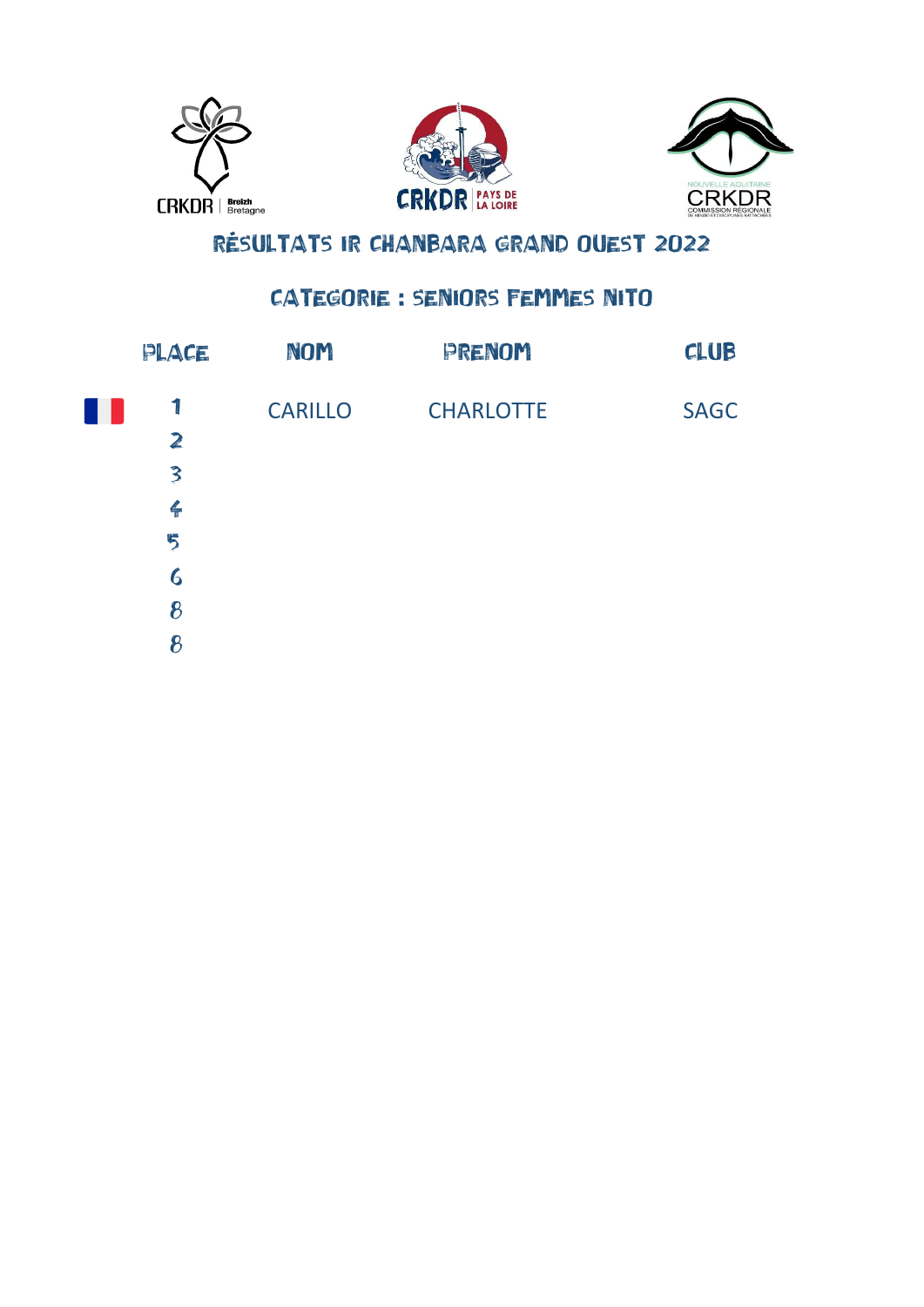





#### CATEGORIE : SENIORS FEMMES BO

| PLACE            | NOM            | PRENOM           | CLUB        |
|------------------|----------------|------------------|-------------|
| 1                | <b>CARILLO</b> | <b>CHARLOTTE</b> | <b>SAGC</b> |
| W                |                |                  |             |
| $\mathbf{3}$     |                |                  |             |
| $\frac{2}{1}$    |                |                  |             |
| 5                |                |                  |             |
| $\boldsymbol{6}$ |                |                  |             |
| 8                |                |                  |             |
| 8                |                |                  |             |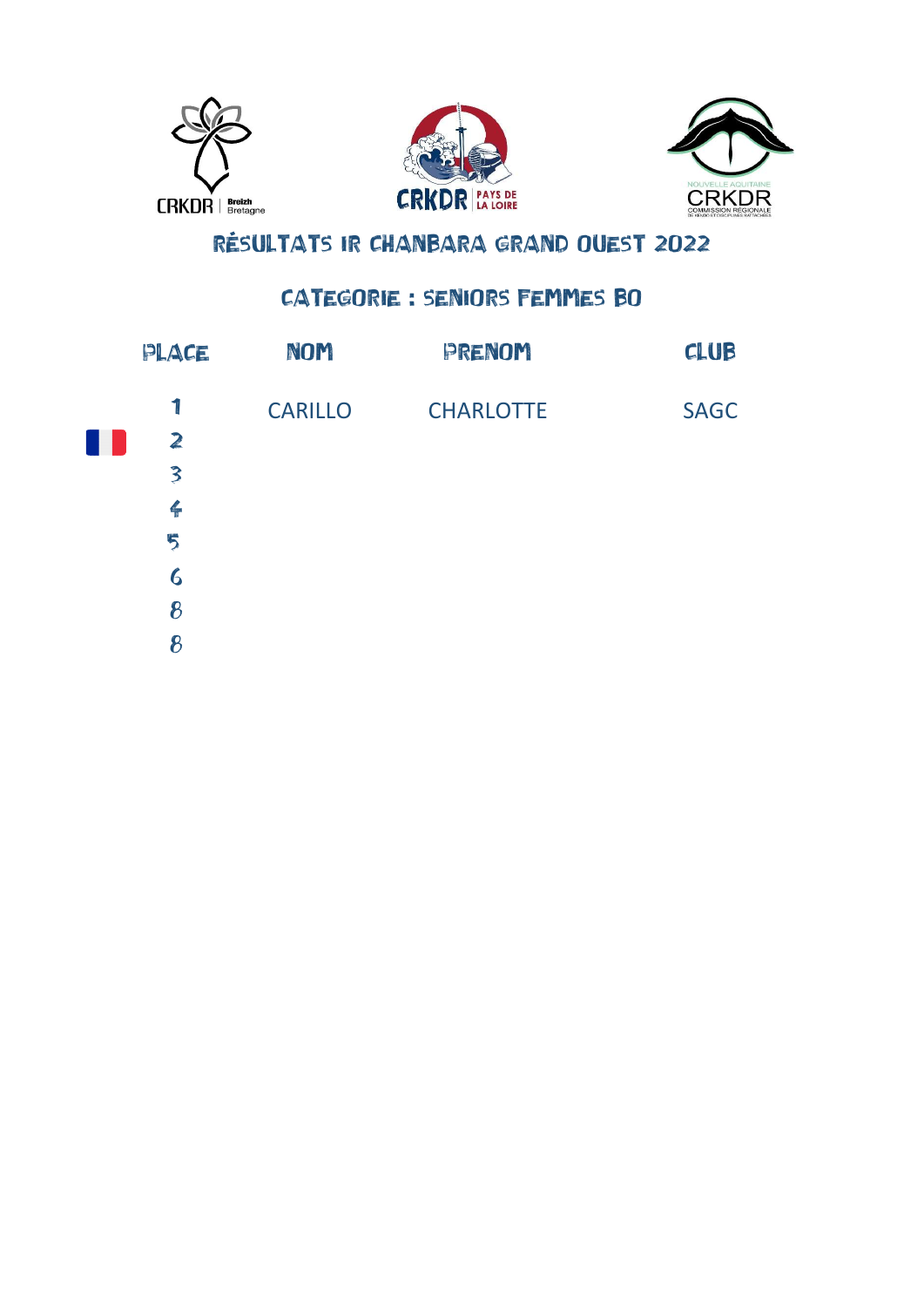





### CATEGORIE : SENIORS FEMMES NAGAMAKI YARI

| PLACE                   | NOM            | PRENOM           | CLUB        |
|-------------------------|----------------|------------------|-------------|
| $\mathbf{I}$            | <b>CARILLO</b> | <b>CHARLOTTE</b> | <b>SAGC</b> |
| $\mathbf{z}$            |                |                  |             |
| $\overline{\mathbf{3}}$ |                |                  |             |
| $\frac{2}{1}$           |                |                  |             |
| 5                       |                |                  |             |
| $\boldsymbol{6}$        |                |                  |             |
| 8                       |                |                  |             |
| 8                       |                |                  |             |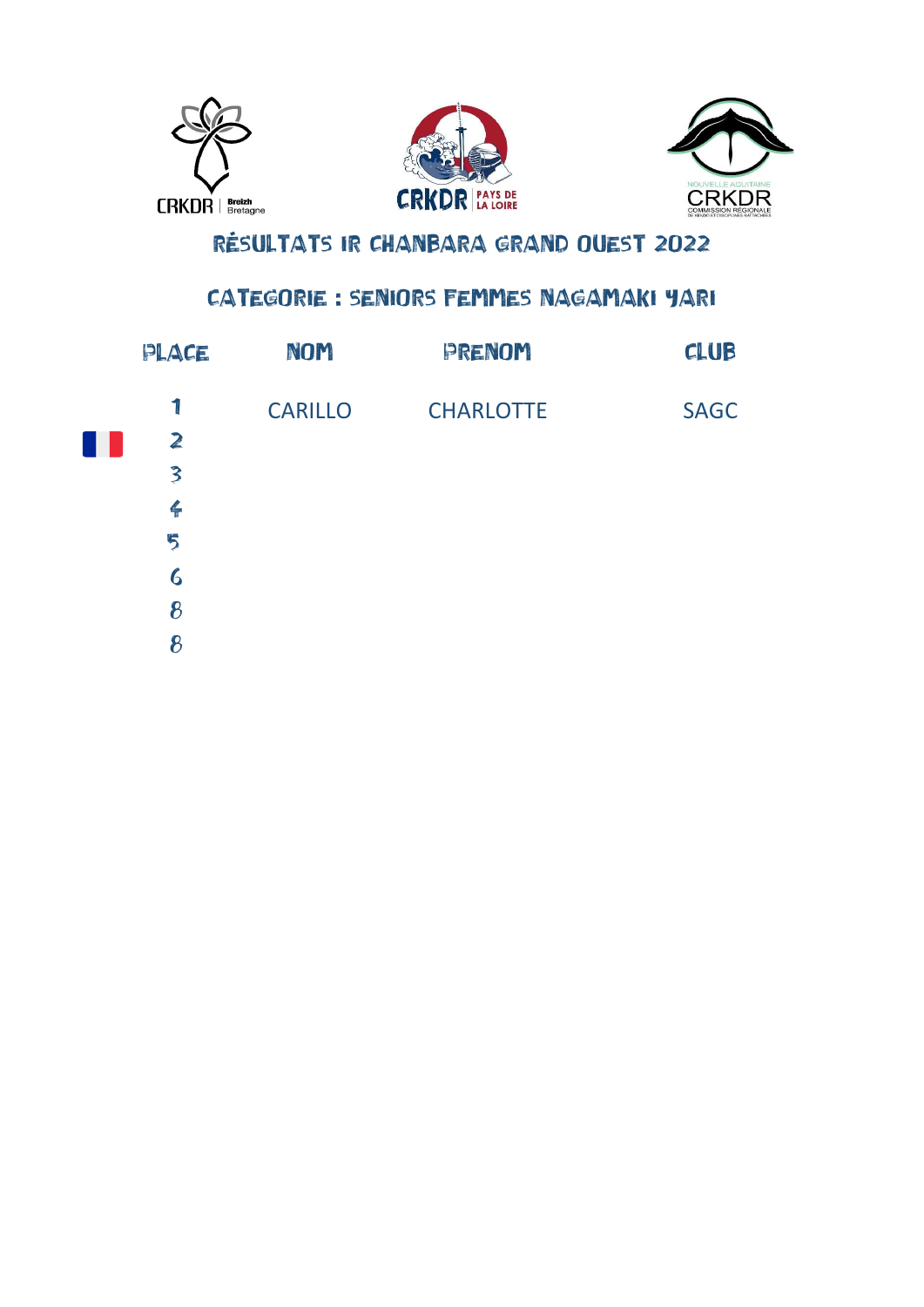





#### CATEGORIE : SENIORS HOMMES KIHON DOSA

| PLACE                   | <b>NOM</b>         | PRENOM          | CLUB                        |
|-------------------------|--------------------|-----------------|-----------------------------|
| 1                       | <b>COURTOIS</b>    | <b>JEREMY</b>   | <b>SAGC</b>                 |
| $\mathbf{z}$            | <b>DANNEMARD</b>   | <b>JC</b>       | <b>SAGC</b>                 |
| $\overline{\mathbf{3}}$ | <b>CAROFF</b>      | <b>MAXANDRE</b> | <b>DOJO DES ABERS</b>       |
| $\frac{2}{1}$           | <b>LE BAIL</b>     | <b>ERWAN</b>    | <b>BRO DREGER</b>           |
| 5                       | <b>FARIBEAULT</b>  | <b>JEREMY</b>   | <b>DOJO DES ABERS</b>       |
| $\boldsymbol{6}$        | <b>GRANGER</b>     | <b>ADRIEN</b>   | <b>DOJO NANTAIS</b>         |
| 7                       | <b>JACOB</b>       | <b>MATTHIEU</b> | <b>BRO DREGER</b>           |
| 8                       | <b>LAFAILLE</b>    | <b>PHILIPPE</b> | <b>JCH HERBIERS</b>         |
| NC                      | <b>LE BRAS</b>     | <b>VINCENT</b>  | <b>BRO DREGER</b>           |
| NC                      | <b>JAUFFRIT</b>    | <b>JONATHAN</b> | <b>JUDO COTE DE LUMIERE</b> |
| NC                      | <b>FENSTERBANK</b> | <b>AMBROISE</b> | <b>SAGC</b>                 |
| NC                      | <b>MALAVIEILLE</b> | <b>VINCENT</b>  | <b>DOJO NANTAIS</b>         |
| NC                      | <b>LOB</b>         | <b>THIERRY</b>  | <b>SAGC</b>                 |
| NC                      | <b>CHEVRIER</b>    | <b>DAVID</b>    | <b>JUDO COTE DE LUMIERE</b> |
| NC                      | <b>LERAY</b>       | <b>SIMON</b>    | <b>DOJO NANTAIS</b>         |
| NC                      | <b>BORDET</b>      | <b>KEVIN</b>    | <b>BRO DREGER</b>           |
| NC                      | <b>JAMET</b>       | <b>FABIEN</b>   | <b>DOJO NANTAIS</b>         |
| NC                      | <b>DEMELLE</b>     | <b>PASCAL</b>   | <b>BRO DREGER</b>           |
|                         |                    |                 |                             |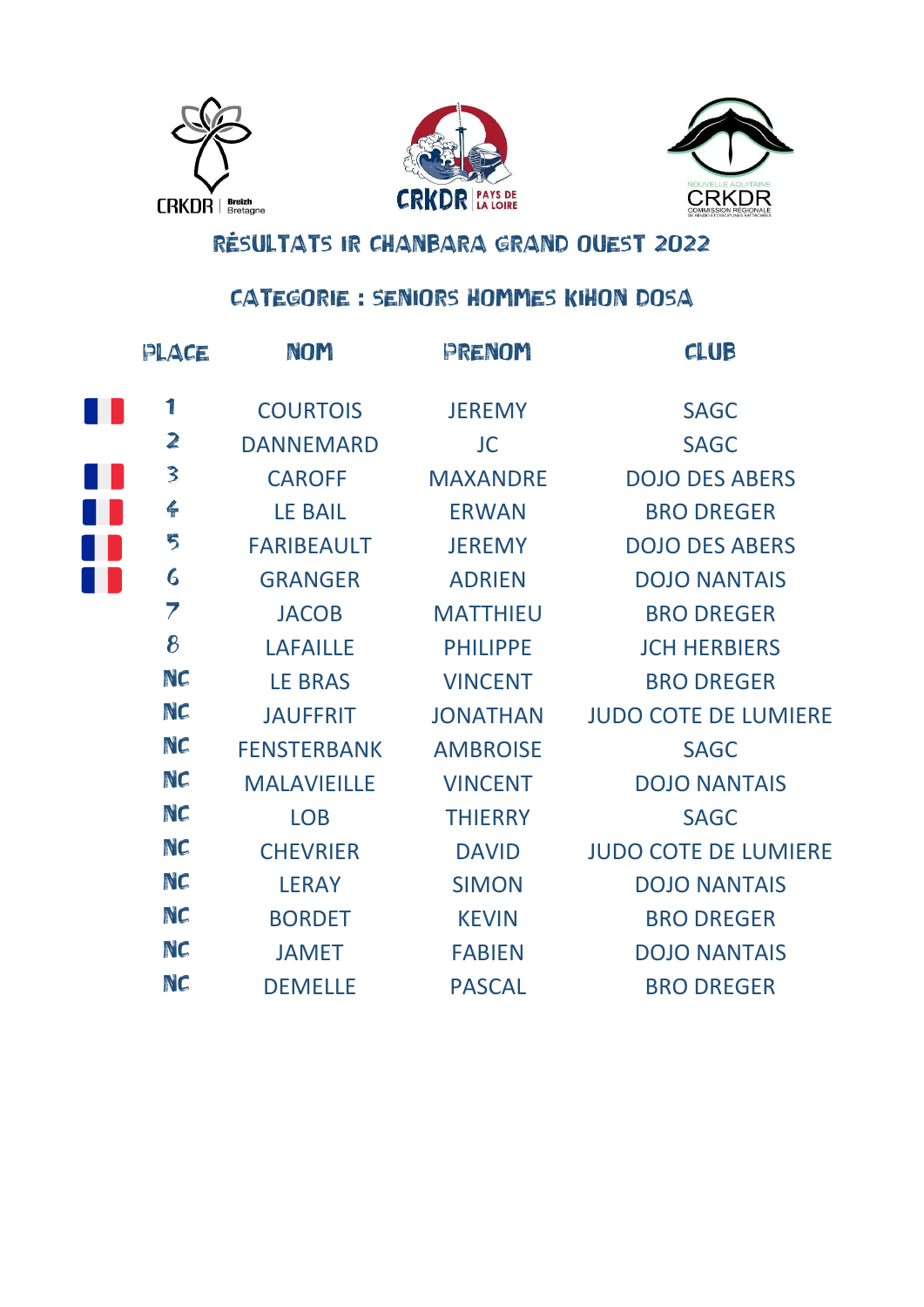





### CATEGORIE : SENIORS HOMMES KODACHI

| PLACE        | <b>NOM</b>         | PRENOM          | <b>CLUB</b>                 |
|--------------|--------------------|-----------------|-----------------------------|
|              | <b>FARIBEAULT</b>  | <b>JEREMY</b>   | <b>DOJO DES ABERS</b>       |
| $\mathbb{Z}$ | <b>CAROFF</b>      | <b>MAXANDRE</b> | <b>DOJO DES ABERS</b>       |
| 3            | <b>JAMET</b>       | <b>FABIEN</b>   | <b>DOJO NANTAIS</b>         |
| $\leftarrow$ | <b>LERAY</b>       | <b>SIMON</b>    | <b>DOJO NANTAIS</b>         |
| 5            | <b>DEMELLE</b>     | <b>PASCAL</b>   | <b>BRO DREGER</b>           |
| 6            | <b>LE BRAS</b>     | <b>VINCENT</b>  | <b>BRO DREGER</b>           |
| 7            | <b>FENSTERBANK</b> | <b>AMBROISE</b> | <b>SAGC</b>                 |
| NC           | <b>BORDET</b>      | <b>KEVIN</b>    | <b>BRO DREGER</b>           |
| NC           | <b>LAFAILLE</b>    | <b>PHILIPPE</b> | <b>JCH HERBIERS</b>         |
| NC           | <b>PANHALLEUX</b>  | <b>KEVIN</b>    | <b>DOJO NANTAIS</b>         |
| NC           | <b>CHEVRIER</b>    | <b>DAVID</b>    | <b>JUDO COTE DE LUMIERE</b> |
| NC           | <b>JACOB</b>       | <b>MATTHIEU</b> | <b>BRO DREGER</b>           |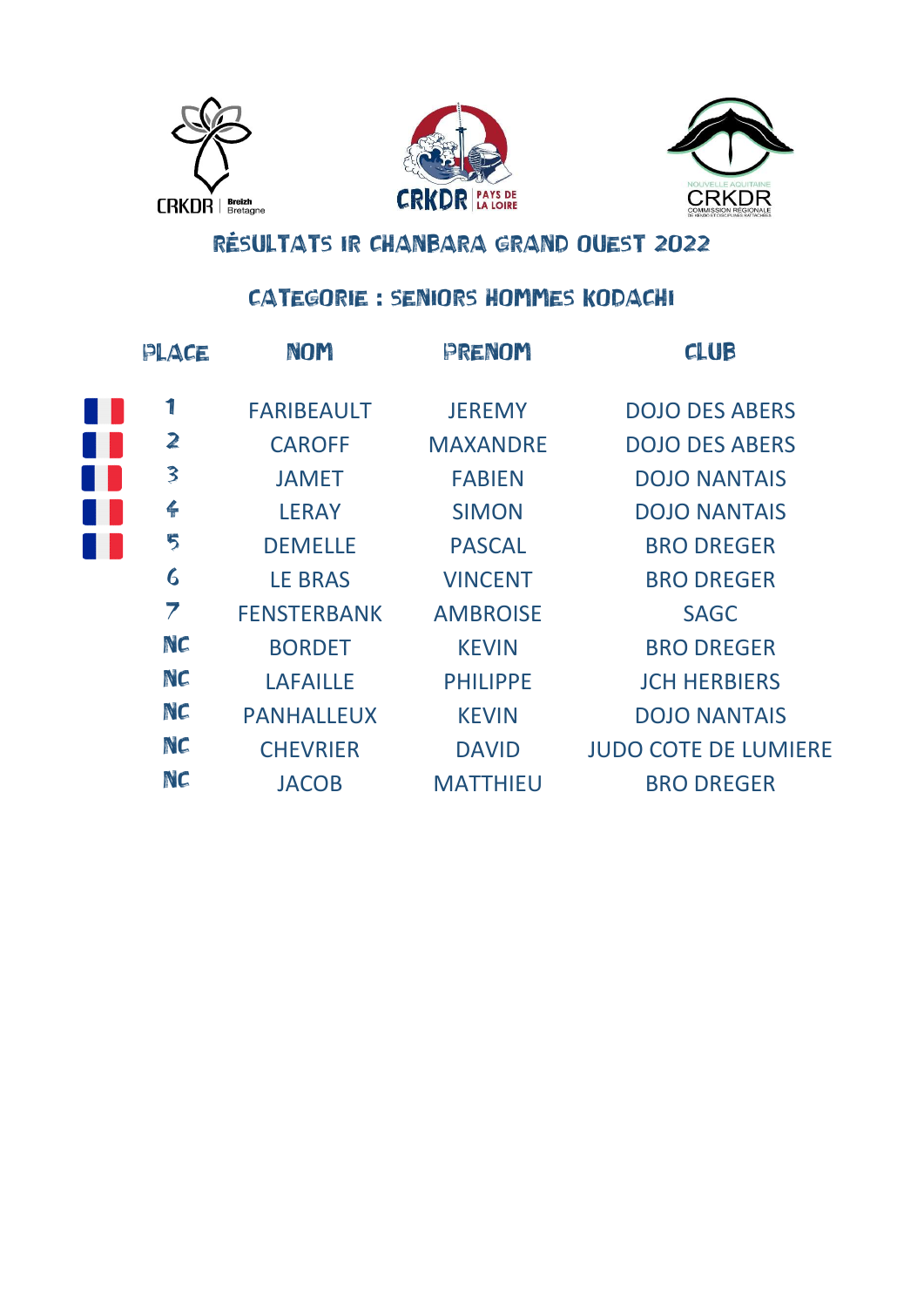





### CATEGORIE : SENIORS HOMMES TATE KODACHI

| PLACE            | <b>NOM</b>        | PRENOM          | <b>CLUB</b>                 |
|------------------|-------------------|-----------------|-----------------------------|
| 1                | <b>CAROFF</b>     | <b>MAXANDRE</b> | <b>DOJO DES ABERS</b>       |
| $\mathbf{z}$     | <b>LOB</b>        | <b>THIERRY</b>  | <b>SAGC</b>                 |
| $\mathbf{3}$     | <b>DANNEMARD</b>  | <b>JC</b>       | <b>SAGC</b>                 |
| $\frac{2}{\pi}$  | <b>GRANGER</b>    | <b>ADRIEN</b>   | <b>DOJO NANTAIS</b>         |
| 5                | <b>FARIBEAULT</b> | <b>JEREMY</b>   | <b>DOJO DES ABERS</b>       |
| $\boldsymbol{6}$ | <b>JAUFFRIT</b>   | <b>JONATHAN</b> | <b>JUDO COTE DE LUMIERE</b> |
| 8                | <b>LERAY</b>      | <b>SIMON</b>    | <b>DOJO NANTAIS</b>         |
| 8                | <b>LAFAILLE</b>   | <b>PHILIPPE</b> | <b>JCH HERBIERS</b>         |
| NC               | <b>DEMELLE</b>    | <b>PASCAL</b>   | <b>BRO DREGER</b>           |
| NC               | <b>PANHALLEUX</b> | <b>KEVIN</b>    | <b>DOJO NANTAIS</b>         |
| NC               | <b>FESTERBANK</b> | <b>AMBROISE</b> | <b>SAGC</b>                 |
| NC               | <b>LE BRAS</b>    | <b>VINCENT</b>  | <b>BRO DREGER</b>           |
| NC               | <b>CHEVRIER</b>   | <b>DAVID</b>    | <b>JUDO COTE DE LUMIERE</b> |
| NC               | <b>JAMET</b>      | <b>FABIEN</b>   | <b>DOJO NANTAIS</b>         |
| NC               | <b>JACOB</b>      | <b>MATTHIEU</b> | <b>BRO DREGER</b>           |
|                  |                   |                 |                             |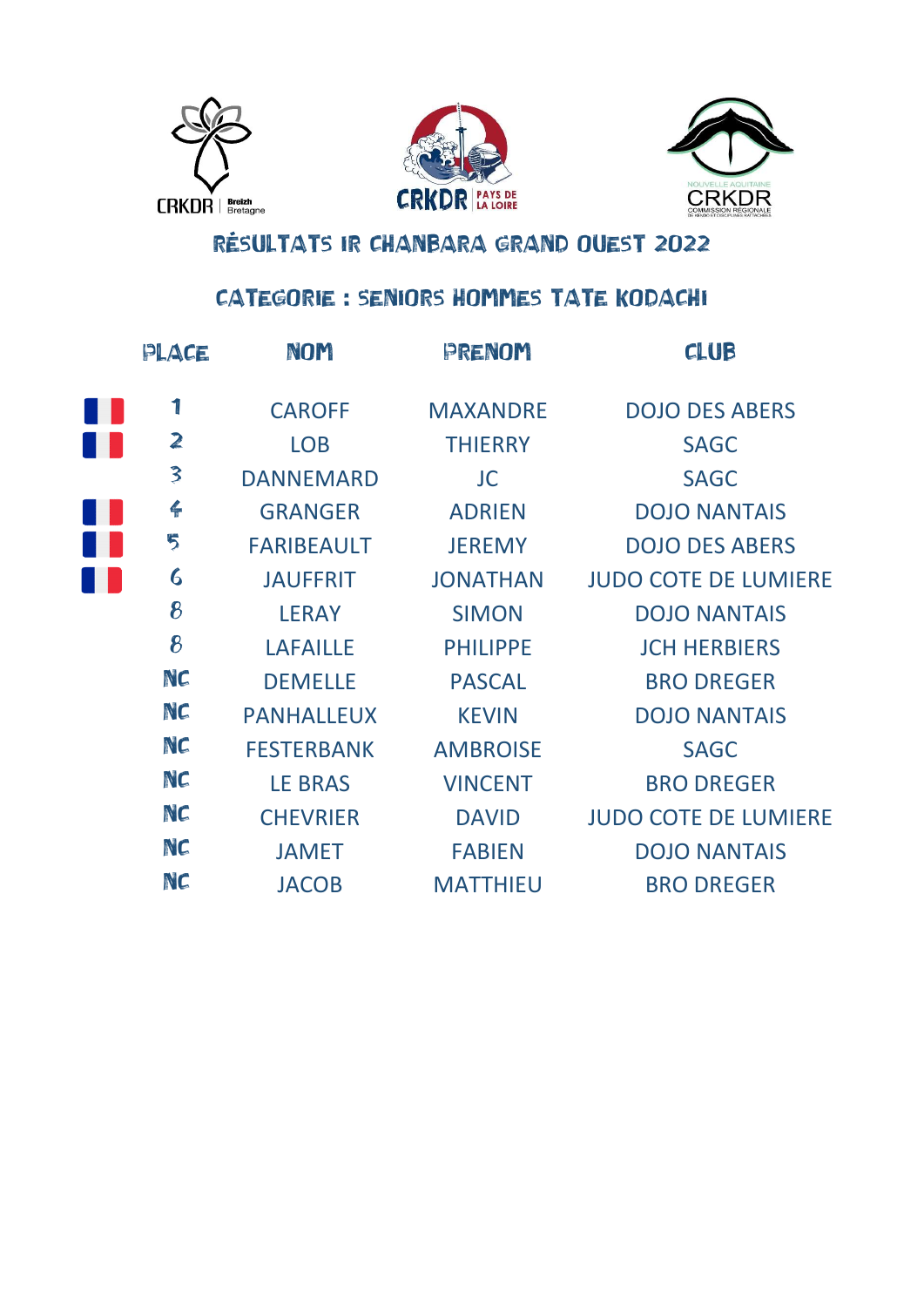





### CATEGORIE : SENIORS HOMMES CHOKEN MOROTE

| PLACE            | NOM                | PRENOM          | CLUB                        |
|------------------|--------------------|-----------------|-----------------------------|
| 1                | <b>COURTOIS</b>    | <b>JEREMY</b>   | <b>SAGC</b>                 |
| $\mathbf{z}$     | <b>CAROFF</b>      | <b>MAXANDRE</b> | <b>DOJO DES ABERS</b>       |
| 3                | <b>FENSTERBANK</b> | <b>AMBROISE</b> | <b>SAGC</b>                 |
| $\frac{2}{1}$    | <b>LAFAILLE</b>    | <b>PHILIPPE</b> | <b>JCH HERBIERS</b>         |
| 5                | <b>BORDET</b>      | <b>KEVIN</b>    | <b>BRO DREGER</b>           |
| $\boldsymbol{6}$ | <b>JACOB</b>       | <b>MATTHIEU</b> | <b>BRO DREGER</b>           |
| 8                | <b>LE BRAS</b>     | <b>VINCENT</b>  | <b>BRO DREGER</b>           |
| NC               | <b>PANHALLEUX</b>  | <b>KEVIN</b>    | <b>DOJO NANTAIS</b>         |
| NC               | <b>LERAY</b>       | <b>SIMON</b>    | <b>DOJO NANTAIS</b>         |
| NC               | <b>JAUFFRIT</b>    | <b>JONATHAN</b> | <b>JUDO COTE DE LUMIERE</b> |
| NC               | <b>CHEVRIER</b>    | <b>DAVID</b>    | <b>JUDO COTE DE LUMIERE</b> |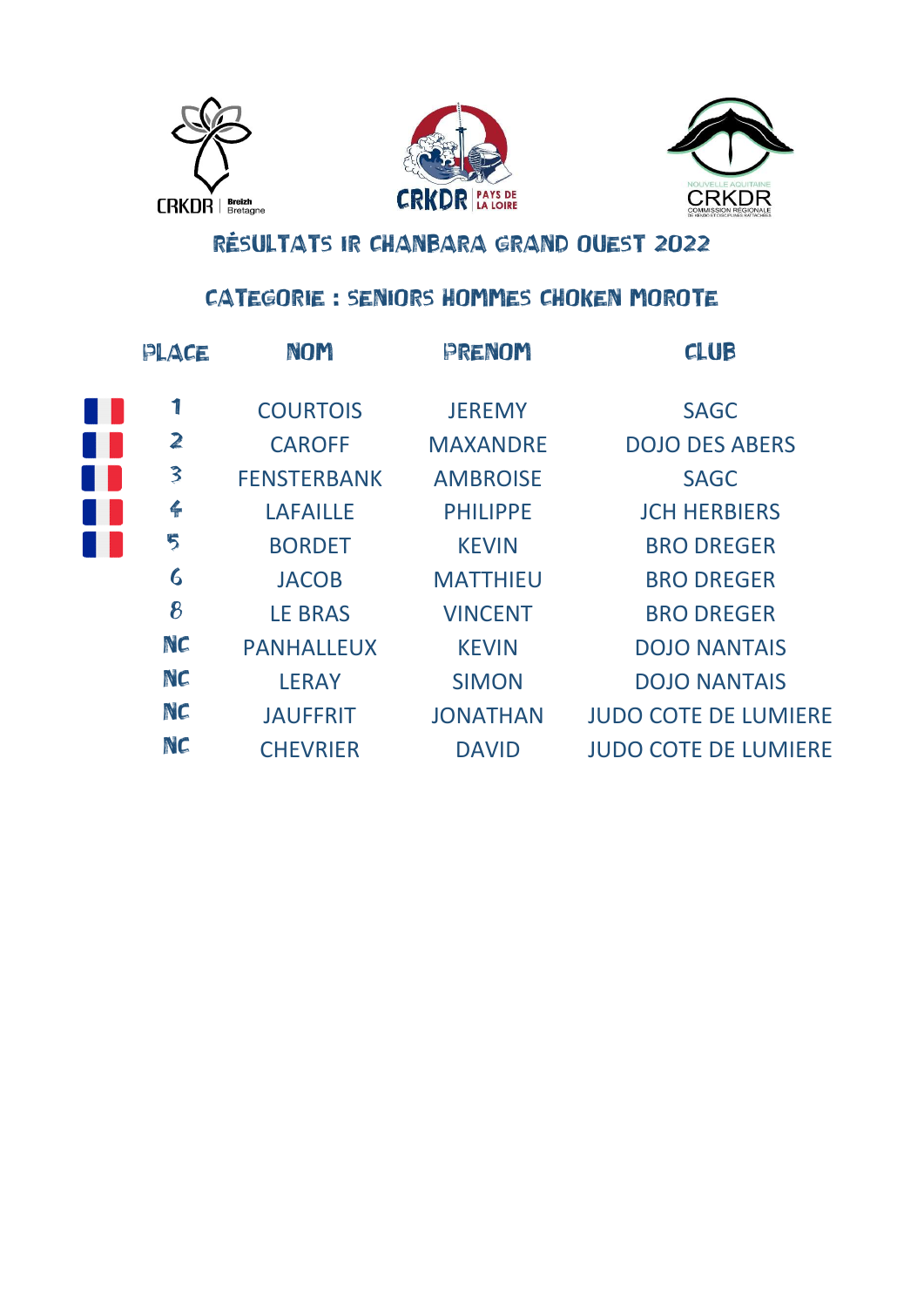





### CATEGORIE : SENIORS HOMMES CHOKEN LIBRE

| PLACE | NOM             | PRENOM          | <b>CLUB</b>                 |
|-------|-----------------|-----------------|-----------------------------|
| NC    | <b>GRANGER</b>  | <b>ADRIEN</b>   | <b>DOJO NANTAIS</b>         |
| NC    | <b>BORDET</b>   | <b>KEVIN</b>    | <b>BRO DREGER</b>           |
| NC    | <b>JAUFFRIT</b> | <b>JONATHAN</b> | <b>JUDO COTE DE LUMIERE</b> |
| NC    | LOB.            | <b>THIFRRY</b>  | <b>SAGC</b>                 |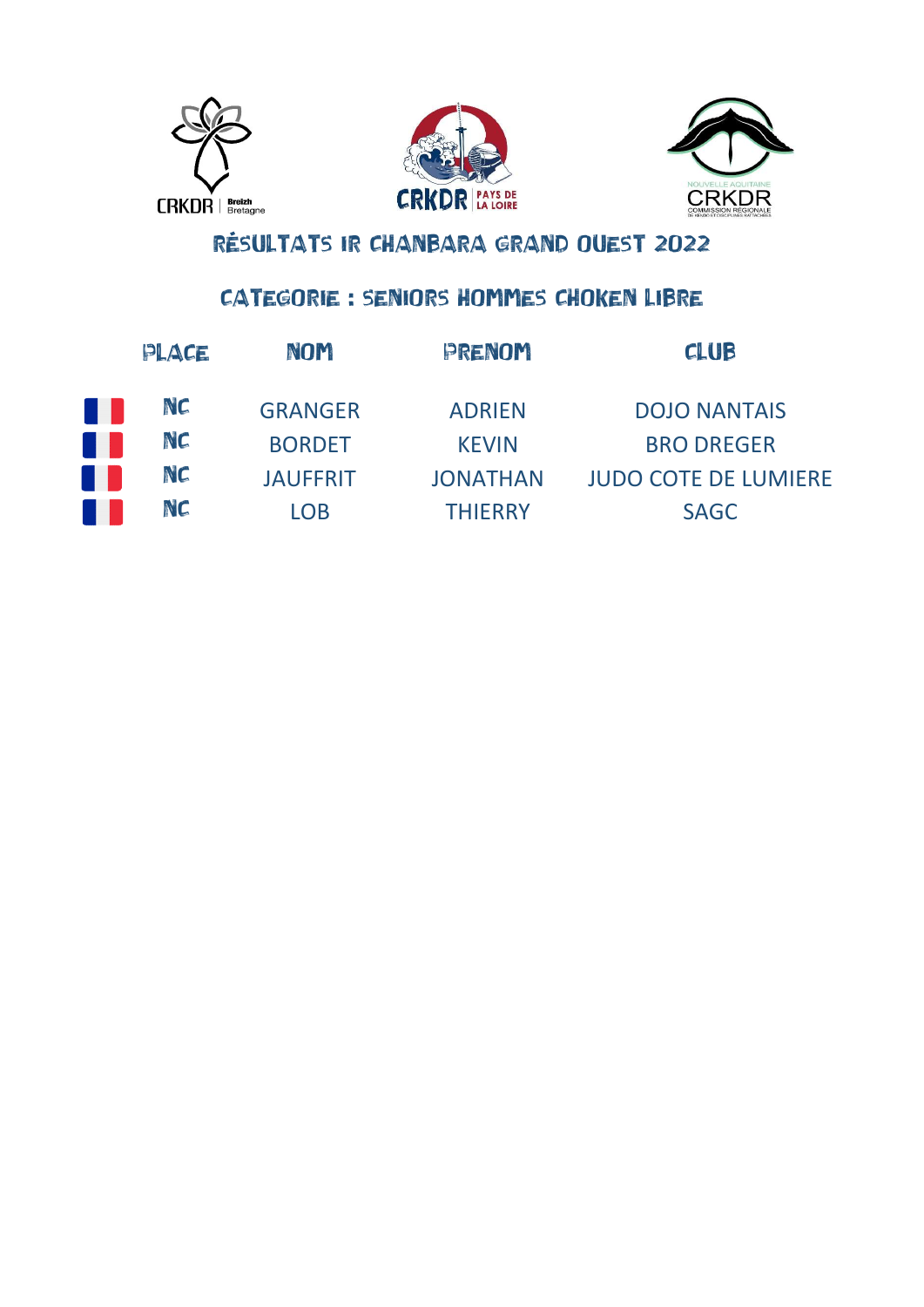





### **CATEGORIE : SENIORS HOMMES TATE CHOKEN**

| PLACE         | NOM               | PRENOM          | <b>CLUB</b>                 |
|---------------|-------------------|-----------------|-----------------------------|
|               | <b>GRANGER</b>    | <b>ADRIEN</b>   | <b>DOJO NANTAIS</b>         |
| $\mathbb{Z}$  | <b>DANNEMARD</b>  | <b>JC</b>       | <b>SAGC</b>                 |
| 3             | <b>FARIBEAULT</b> | <b>JEREMY</b>   | <b>DOJO DES ABERS</b>       |
| $\frac{2}{1}$ | <b>JAUFFRIT</b>   | <b>JONATHAN</b> | <b>JUDO COTE DE LUMIERE</b> |
| 5             | <b>BORDET</b>     | <b>KEVIN</b>    | <b>BRO DREGER</b>           |
| 6             |                   |                 |                             |
| 8             |                   |                 |                             |
| 8             |                   |                 |                             |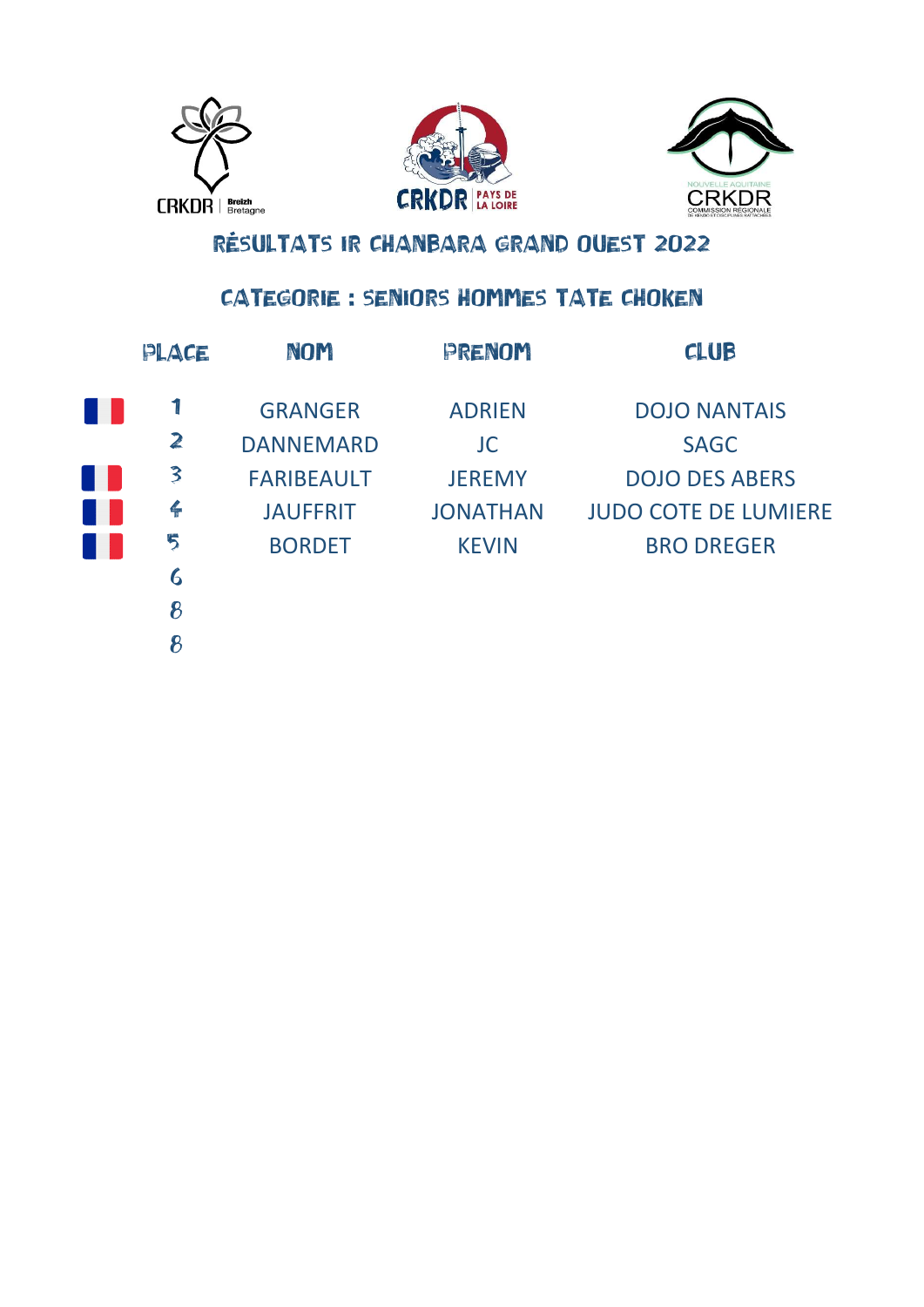





#### **CATEGORIE : SENIORS HOMMES NITO**

| PLACE | NOM                | PRENOM         | <b>CLUB</b>         |
|-------|--------------------|----------------|---------------------|
| NC    | <b>MALAVIEILLE</b> | <b>VINCENT</b> | <b>DOJO NANTAIS</b> |
| NC    | <b>LE BAIL</b>     | <b>ERWAN</b>   | <b>BRO DREGER</b>   |
| NC    | <b>DANNEMARD</b>   | JC.            | <b>SAGC</b>         |
| NC    | LOB                | <b>THIERRY</b> | SAGC                |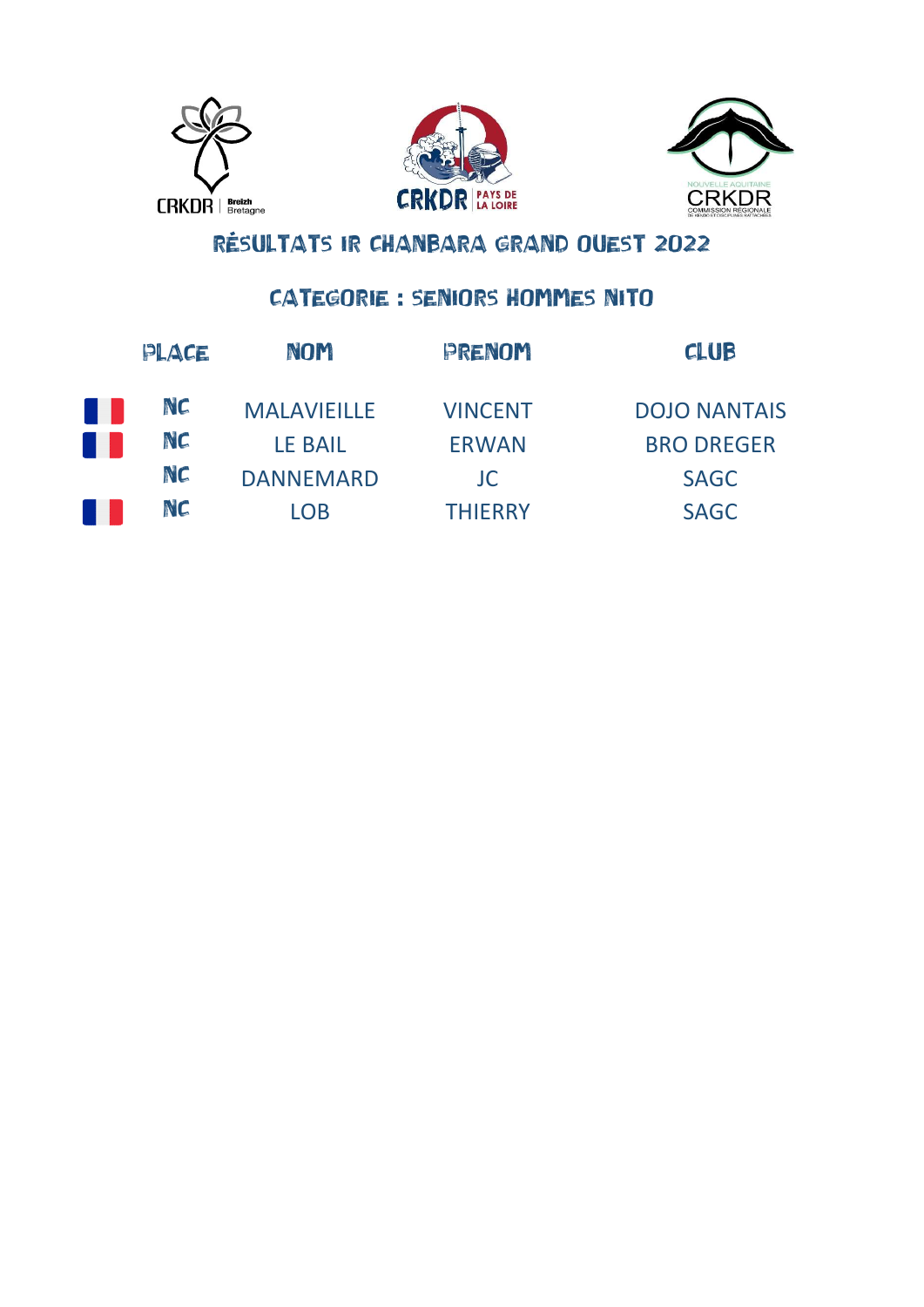





**CATEGORIE : SENIORS HOMMES BO** 

| PLACE | <b>NOM</b>        | PRENOM         | <b>CLUB</b>         |
|-------|-------------------|----------------|---------------------|
| NC    | <b>LE BAIL</b>    | <b>ERWAN</b>   | <b>BRO DREGER</b>   |
| NC    | <b>COURTOIS</b>   | <b>JEREMY</b>  | <b>SAGC</b>         |
| NC    | <b>MALVIEILLE</b> | <b>VINCENT</b> | <b>DOJO NANTAIS</b> |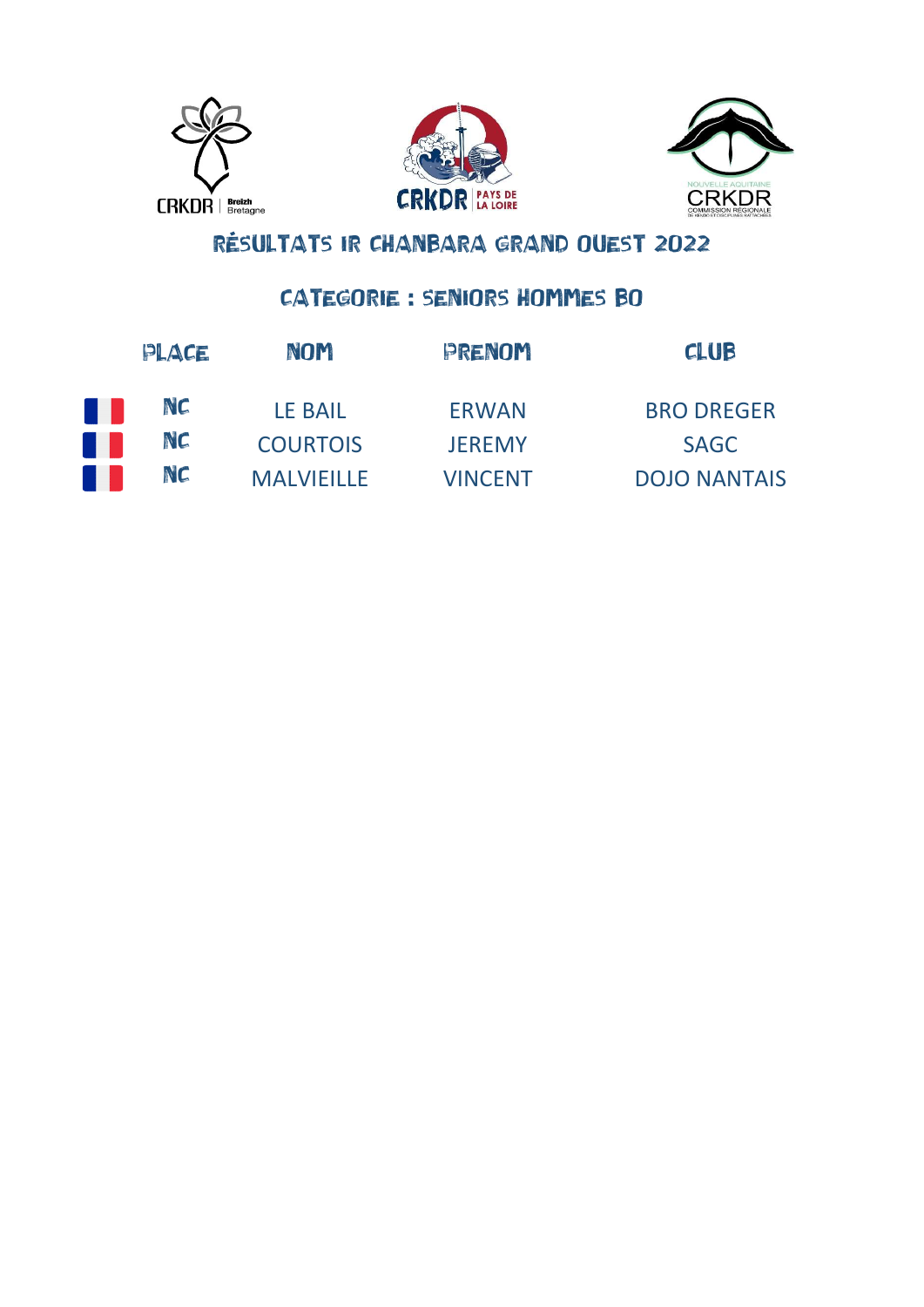





### CATEGORIE : SENIORS HOMMES NAGAMKI YARI

| PLACE | <b>NOM</b>         | PRENOM         | <b>CLUB</b>         |
|-------|--------------------|----------------|---------------------|
| NC    | <b>COURTOIS</b>    | <b>JEREMY</b>  | <b>SAGC</b>         |
| NC    | <b>MALAVIEILLE</b> | <b>VINCENT</b> | <b>DOJO NANTAIS</b> |
| NC    | <b>LE BAIL</b>     | <b>ERWAN</b>   | <b>BRO DREGER</b>   |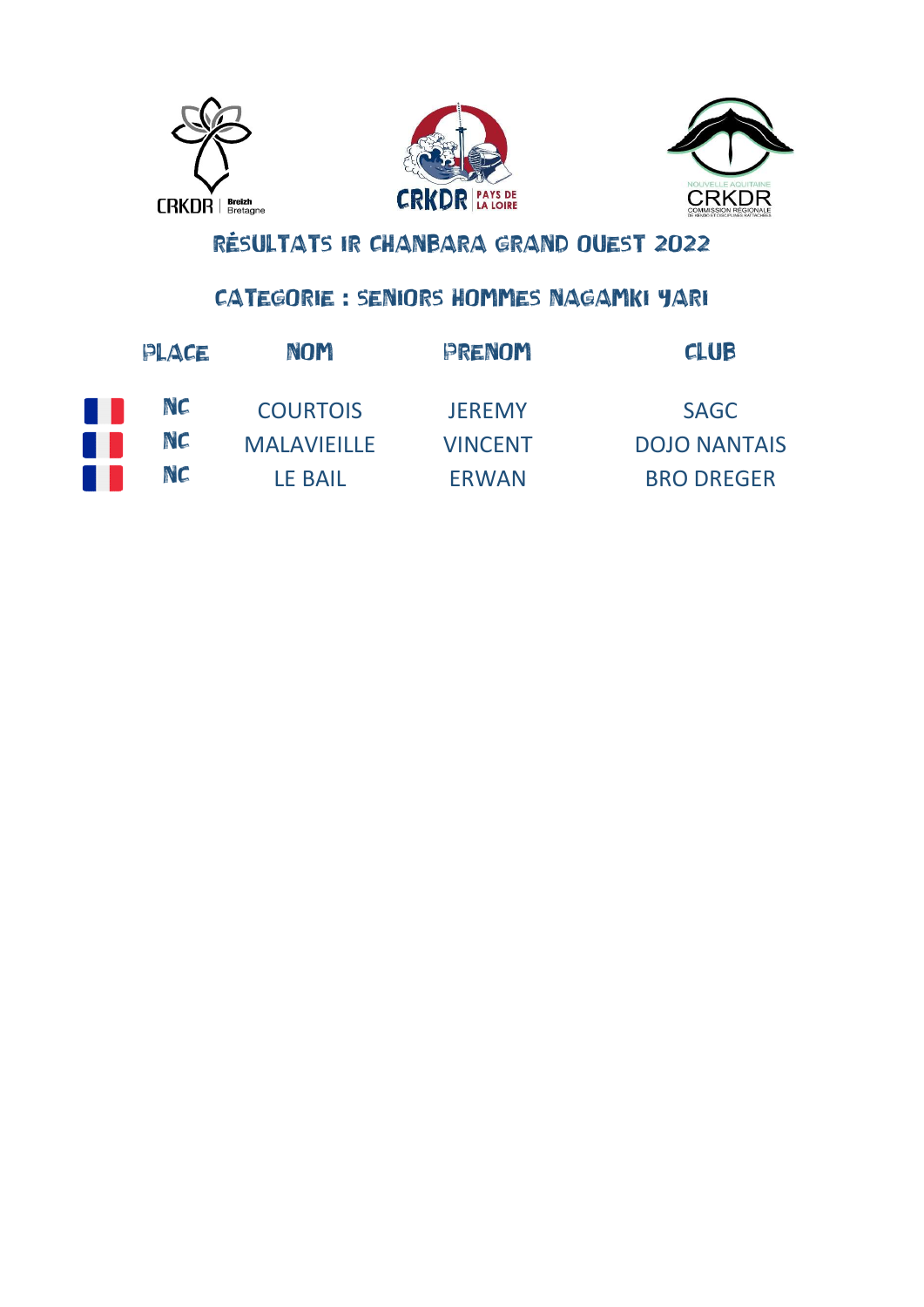





### CATEGORIE : 3DAN + MIXTE

| PLACE            | <b>NOM</b>         | PRENOM           | <b>CLUB</b>           |
|------------------|--------------------|------------------|-----------------------|
|                  | <b>COURTOIS</b>    | <b>JEREMY</b>    | <b>SAGC</b>           |
| $\mathbb{Z}$     | <b>DANNEMARD</b>   | <b>JC</b>        | <b>SAGC</b>           |
| 3                | <b>CARILLO</b>     | <b>CHARLOTTE</b> | <b>SAGC</b>           |
| $\frac{2}{1}$    | <b>CAROFF</b>      | <b>MAXANDRE</b>  | <b>DOJO DES ABERS</b> |
| 5                | <b>COROLLEUR</b>   | <b>DAMIEN</b>    | <b>DOJO DES ABERS</b> |
| $\boldsymbol{6}$ | <b>LE BAIL</b>     | <b>ERWAN</b>     | <b>BRO DREGER</b>     |
| 7                | <b>MALAVIEILLE</b> | <b>VINCENT</b>   | <b>DOJO NANTAIS</b>   |
| 8                | <b>LOB</b>         | <b>THIERRY</b>   | <b>SAGC</b>           |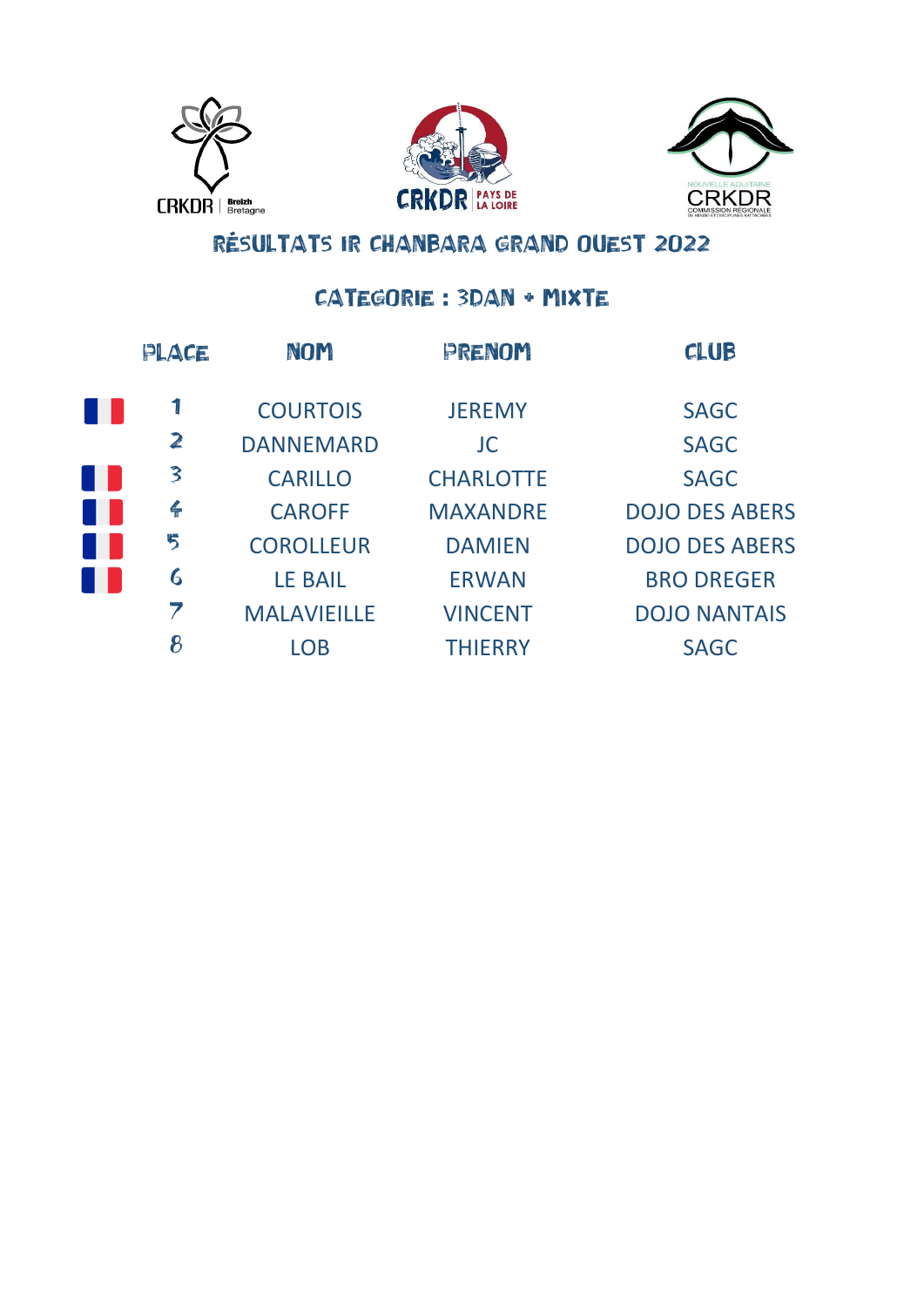





#### CATEGORIE : EQUIPE KIHON DOSA

| PLACE                   | <b>NOM</b> | PRENOM | CLUB                  |
|-------------------------|------------|--------|-----------------------|
| 1                       |            |        | <b>SAGC 1</b>         |
| $\mathbf{z}$            |            |        | DDA <sub>1</sub>      |
| $\overline{\mathbf{3}}$ |            |        | <b>SAGC 2</b>         |
| $\leftarrow$            |            |        | SAGC <sub>3</sub>     |
| NC                      |            |        | DDA <sub>2</sub>      |
| NC                      |            |        | <b>KENSHI PANDA 1</b> |
| NC                      |            |        | <b>KENSHI PANDA 2</b> |
| NC                      |            |        | <b>JCH HERBIERS</b>   |
| NC                      |            |        | <b>DOJO NANTAIS</b>   |
| NC                      |            |        | DDA <sub>3</sub>      |
|                         |            |        |                       |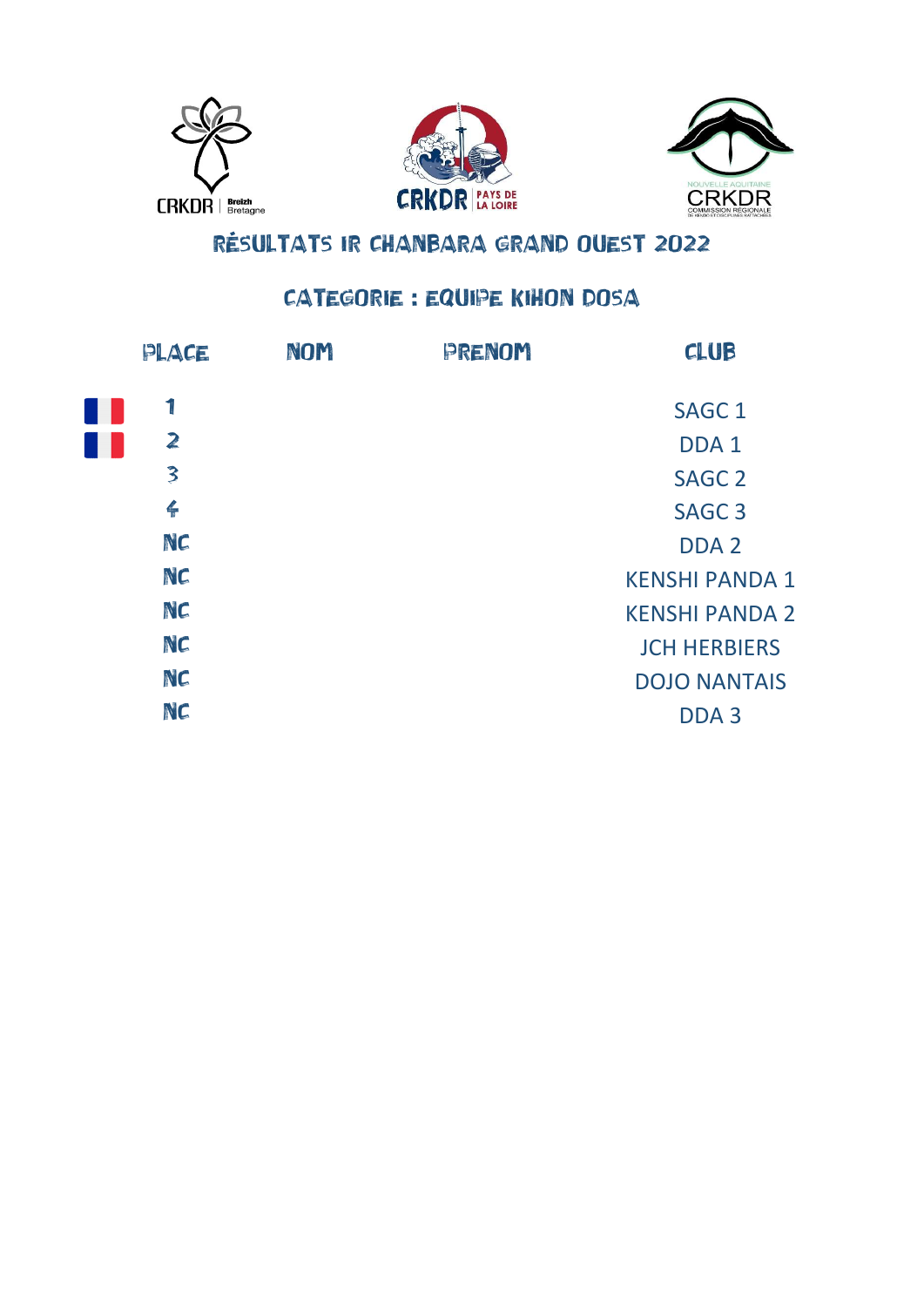





### **CATEGORIE : EQUIPE DOTATSU**

| PLACE            | NOM | PRENOM | CLUB                |
|------------------|-----|--------|---------------------|
|                  |     |        | <b>SAGC</b>         |
| $\mathbb{Z}$     |     |        | <b>DOJO NANTAIS</b> |
| $\mathbf{3}$     |     |        | <b>BRO DREGER</b>   |
| $\frac{2}{1}$    |     |        | <b>DDA</b>          |
| 5                |     |        |                     |
| $\boldsymbol{6}$ |     |        |                     |
| 7                |     |        |                     |
| 8                |     |        |                     |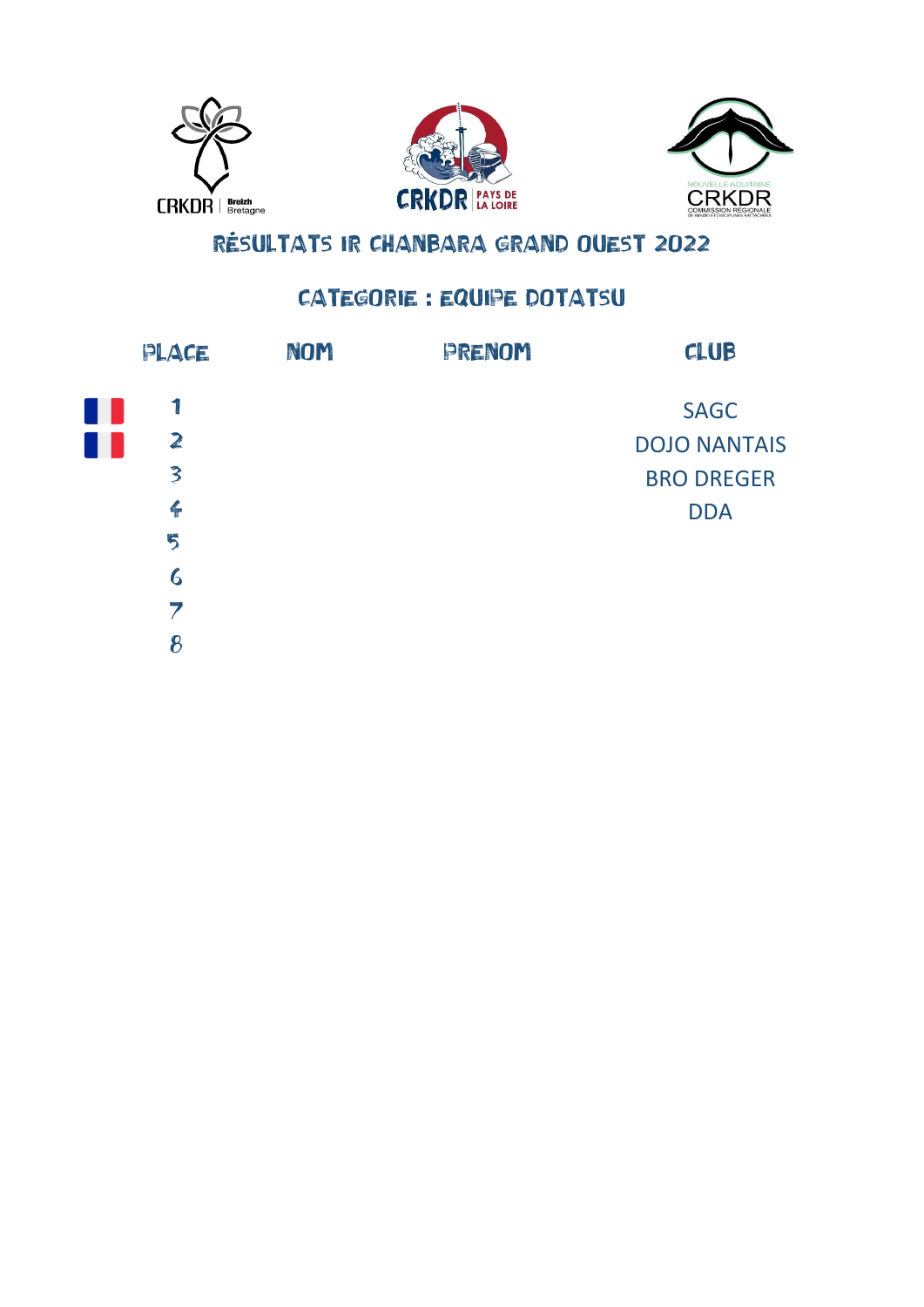





### CATEGORIE : EQUIPE RELAIS

| PLACE                   | NOM | PRENOM | CLUB                  |
|-------------------------|-----|--------|-----------------------|
|                         |     |        | SAGC <sub>1</sub>     |
| $\mathbf{z}$            |     |        | <b>KENSHIPANDA 1</b>  |
| $\overline{\mathbf{3}}$ |     |        | DDA <sub>1</sub>      |
| $\leftarrow$            |     |        | DDA <sub>2</sub>      |
| NC                      |     |        | <b>KENSHIPANDA 2</b>  |
| NC                      |     |        | <b>DOJO NANTAIS 1</b> |
| NC                      |     |        | <b>DOJO NANTAIS 2</b> |
| NC                      |     |        | <b>SAGC 2</b>         |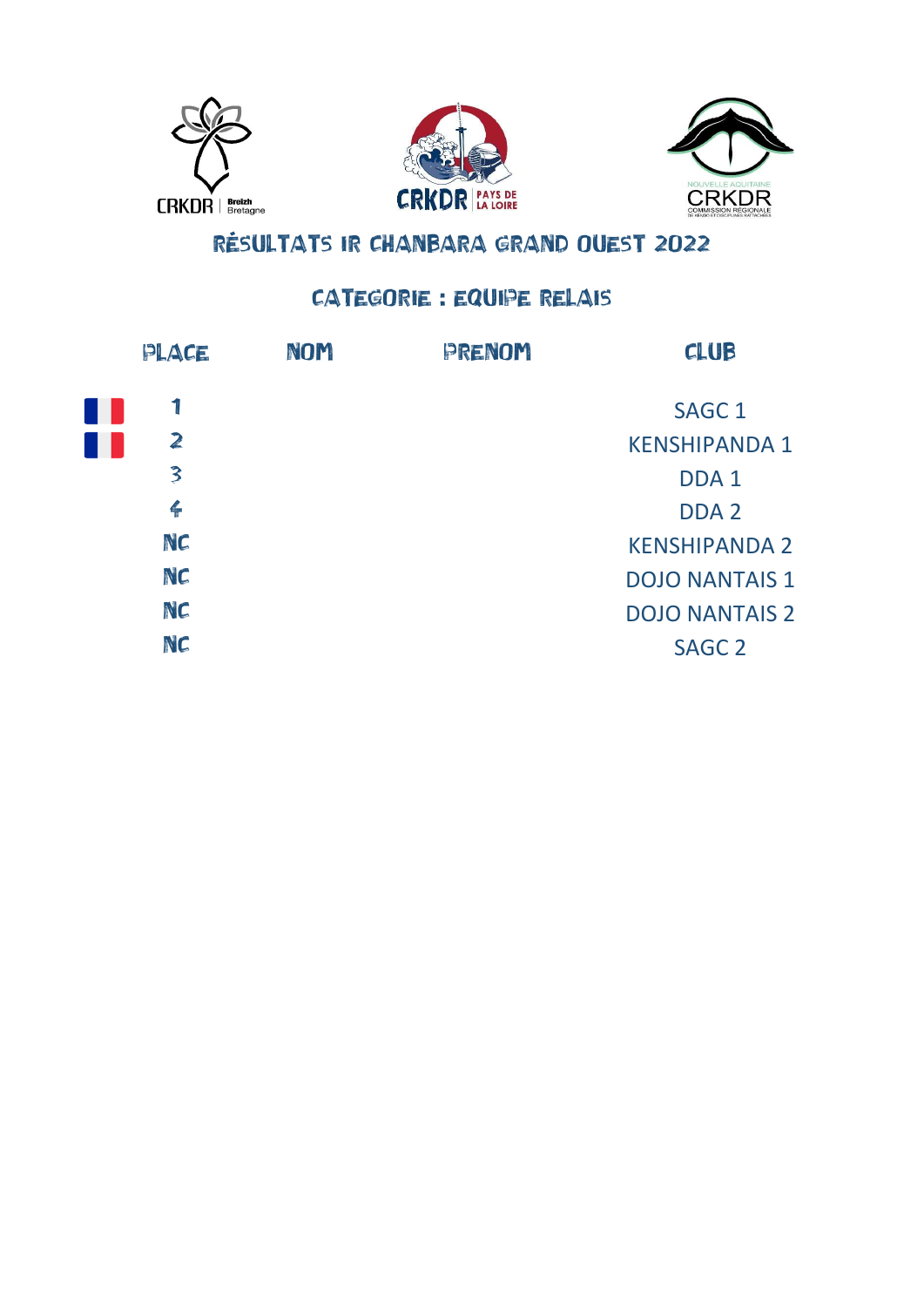





#### CATEGORIE : JUNIORS KIHON DOSA

| PLACE         | NOM               | PRENOM         | <b>CLUB</b>           |
|---------------|-------------------|----------------|-----------------------|
| Ţ             | <b>COROLLEUR</b>  | <b>DAMIEN</b>  | <b>DOJO DES ABERS</b> |
| $\mathbb{Z}$  | <b>FARIBEAULT</b> | <b>JOSHUA</b>  | <b>DOJO DES ABERS</b> |
| 3             | <b>BERLIVET</b>   | <b>YAEL</b>    | <b>DOJO DES ABERS</b> |
| $\frac{2}{1}$ | <b>LAFAILLE</b>   | <b>FELIX</b>   | <b>JCH HERBIERS</b>   |
| 5             | <b>TOTEL</b>      | <b>DIMITRI</b> | <b>JCH HERBIERS</b>   |
| 6             |                   |                |                       |
| 7             |                   |                |                       |
| 8             |                   |                |                       |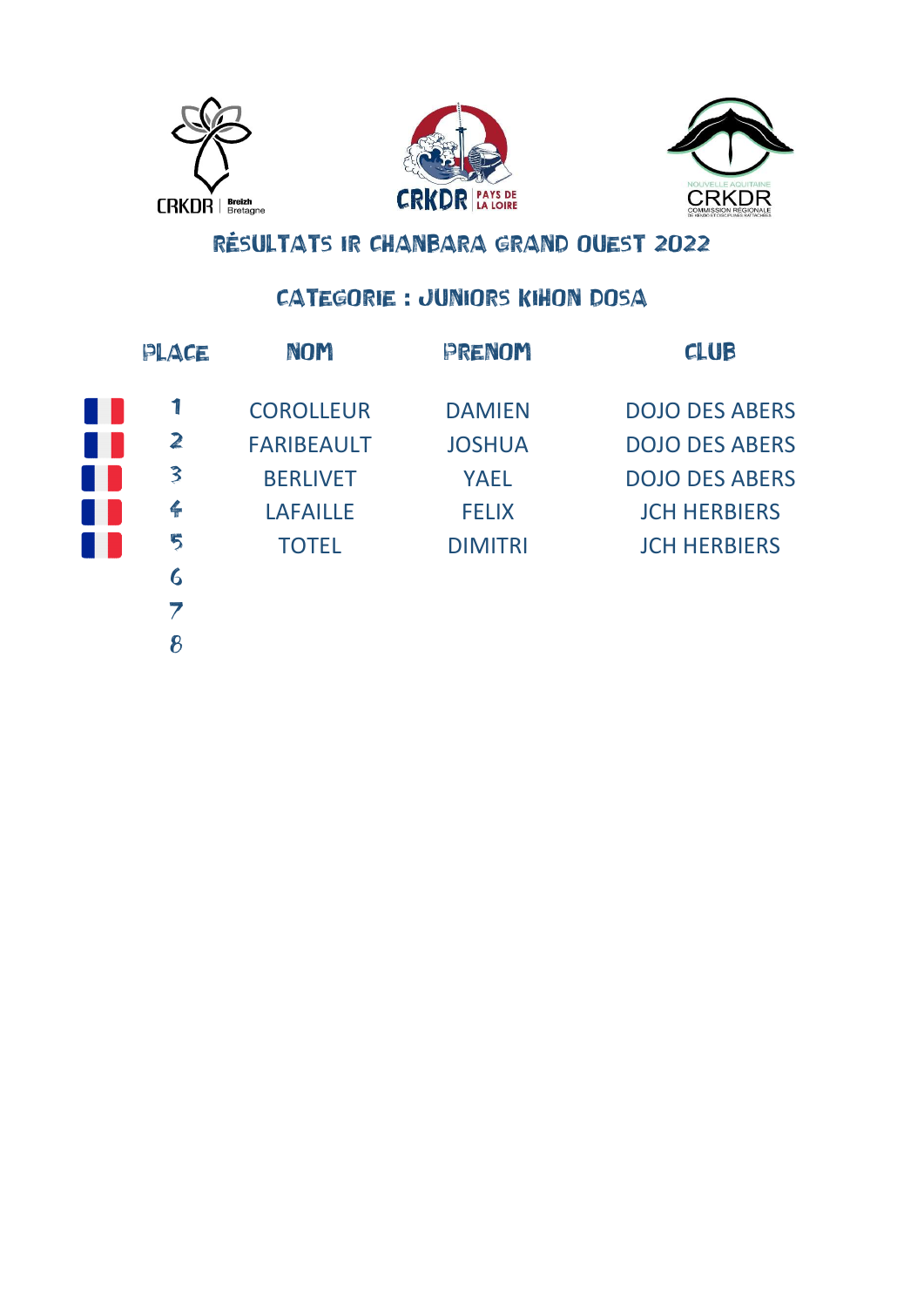





#### CATEGORIE : JUNIORS KODACHI

| PLACE        | <b>NOM</b>        | PRENOM         | <b>CLUB</b>               |
|--------------|-------------------|----------------|---------------------------|
|              | <b>FARIBEAULT</b> | <b>JOSHUA</b>  | <b>DOJO DES ABERS</b>     |
| $\mathbf{z}$ | <b>COROLLEUR</b>  | <b>DAMIEN</b>  | <b>DOJO DES ABERS</b>     |
| 3            | <b>BERLIVET</b>   | <b>YAEL</b>    | <b>DOJO DES ABERS</b>     |
| $\leftarrow$ | <b>LAMBERT</b>    | <b>ALEXIS</b>  | <b>ANGERS KENDO IAIDO</b> |
| 5            | <b>LAFAILLE</b>   | <b>FELIX</b>   | <b>JCH HERBIERS</b>       |
| 6            | <b>TOTEL</b>      | <b>DIMITRI</b> | <b>JCH HERBIERS</b>       |
|              |                   |                |                           |
|              |                   |                |                           |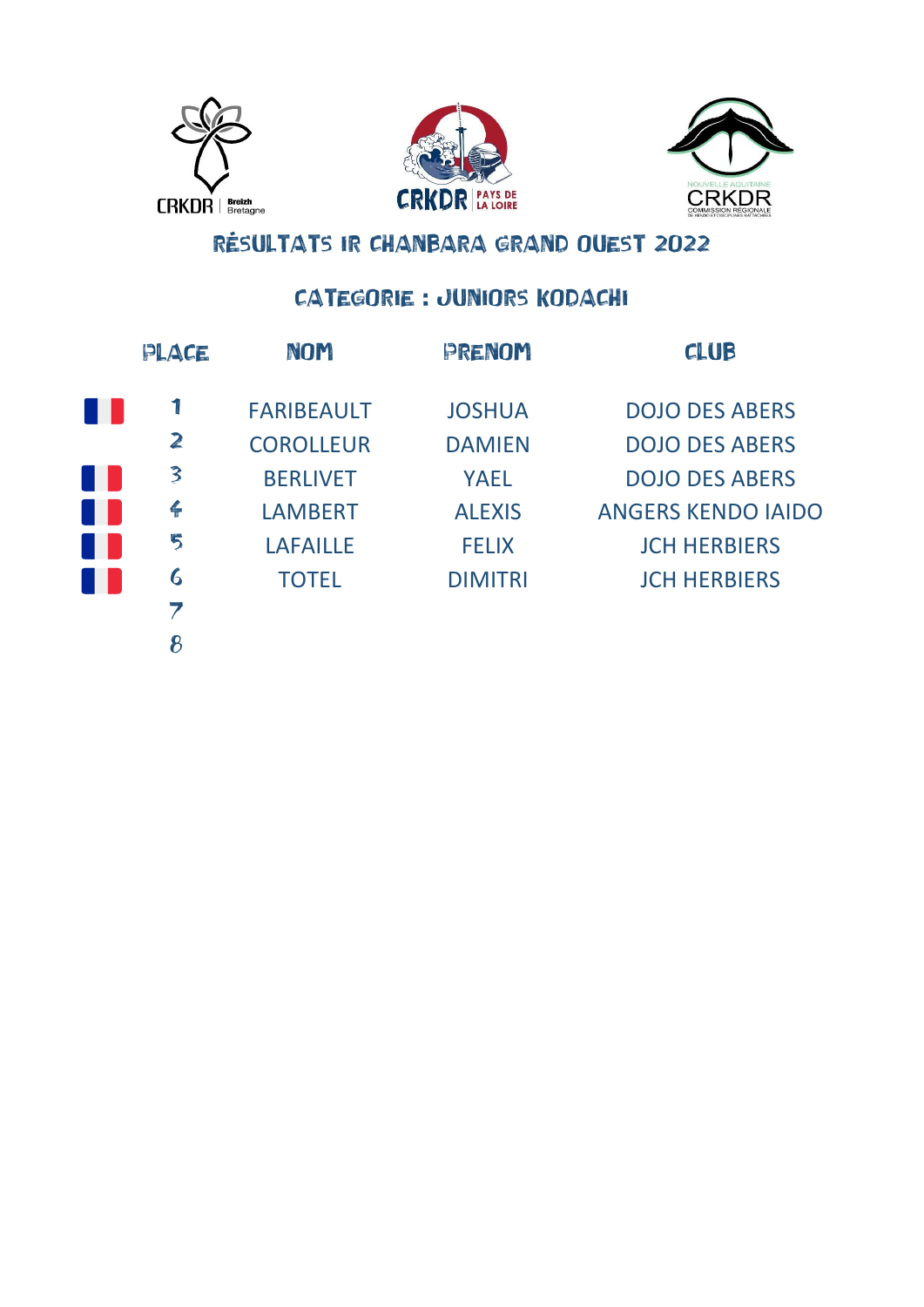





### CATEGORIE : JUNIORS TATE KODACHI

| PLACE        | NOM               | PRENOM         | <b>CLUB</b>               |
|--------------|-------------------|----------------|---------------------------|
|              | <b>BERLIVET</b>   | <b>YAEL</b>    | <b>DOJO DES ABERS</b>     |
| $\mathbf{z}$ | <b>FARIBEAULT</b> | <b>JOSHUA</b>  | <b>DOJO DES ABERS</b>     |
| 3            | <b>COROLLEUR</b>  | <b>DAMIEN</b>  | <b>DOJO DES ABERS</b>     |
| $\leftarrow$ | <b>LAFAILLE</b>   | <b>FELIX</b>   | <b>JCH HERBIERS</b>       |
| 5            | <b>LAMBERT</b>    | <b>ALEXIS</b>  | <b>ANGERS KENDO IAIDO</b> |
| 6            | <b>TOTEL</b>      | <b>DIMITRI</b> | <b>JCH HERBIERS</b>       |
|              |                   |                |                           |
|              |                   |                |                           |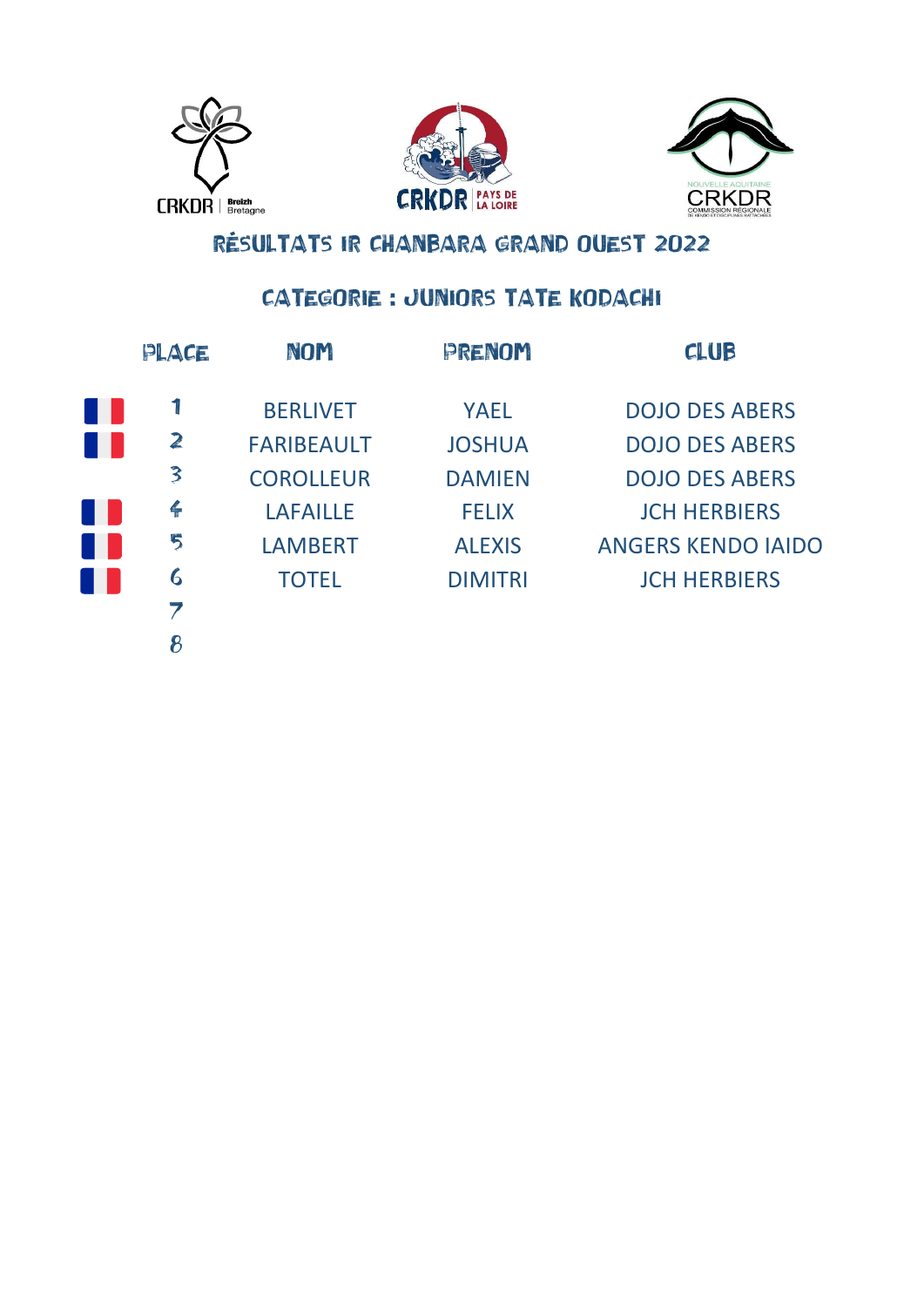





### CATEGORIE : JUNIORS CHOKEN MOROTE

| PLACE         | NOM               | PRENOM         | <b>CLUB</b>               |
|---------------|-------------------|----------------|---------------------------|
|               | <b>COROLLEUR</b>  | <b>DAMIEN</b>  | <b>DOJO DES ABERS</b>     |
| $\mathbb{Z}$  | <b>LAFAILLE</b>   | <b>FELIX</b>   | <b>JCH HERBIERS</b>       |
| 3             | <b>BERLIVET</b>   | <b>YAEL</b>    | <b>DOJO DES ABERS</b>     |
| $\frac{2}{1}$ | <b>TOTEL</b>      | <b>DIMITRI</b> | <b>JCH HERBIERS</b>       |
| 5             | <b>FARIBEAULT</b> | <b>JOSHUA</b>  | <b>DOJO DES ABERS</b>     |
| 6             | <b>LAMBERT</b>    | <b>ALEXIS</b>  | <b>ANGERS KENDO IAIDO</b> |
| 7             |                   |                |                           |
|               |                   |                |                           |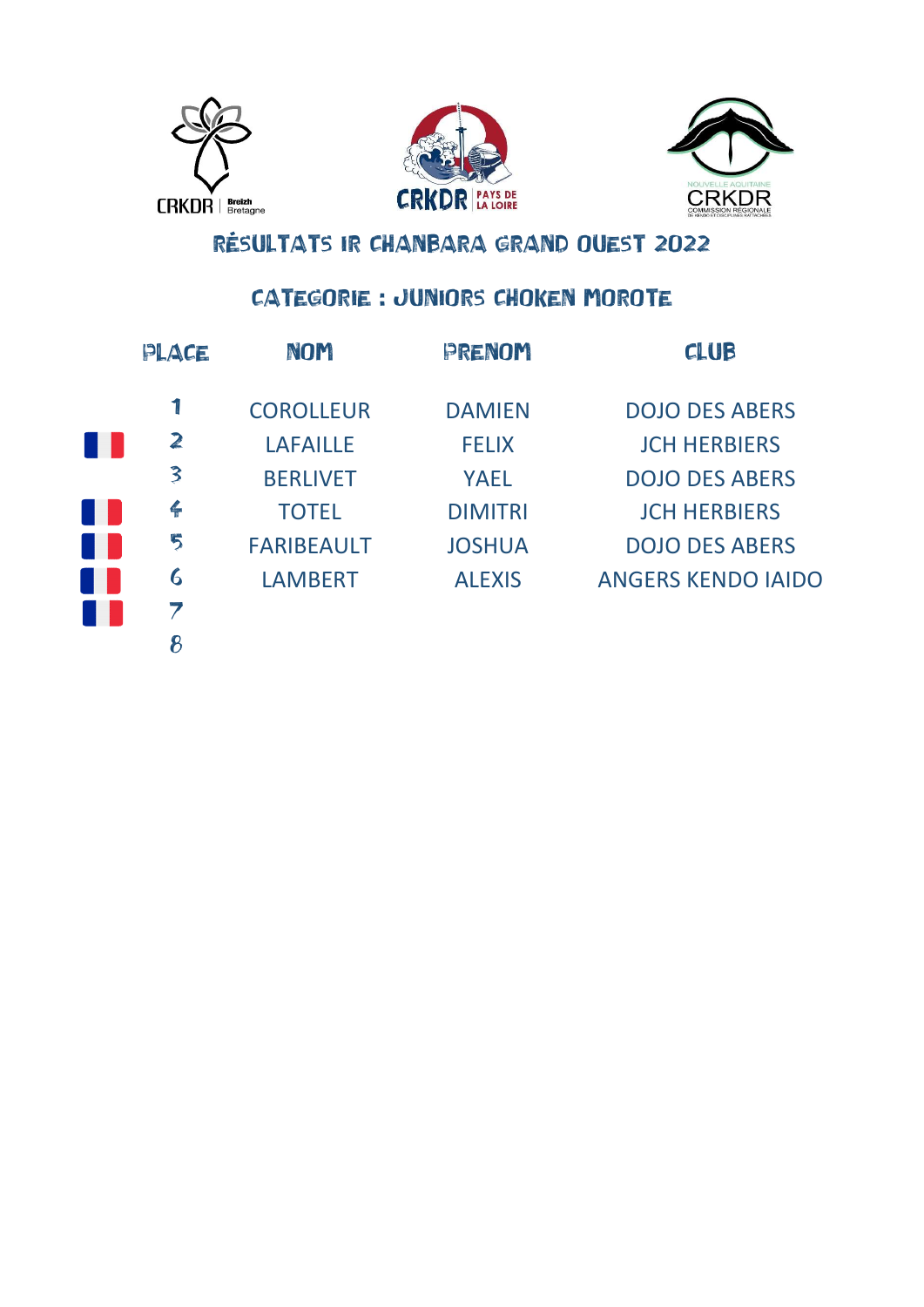





### CATEGORIE : JUNIORS CHOKEN LIBRE

| PLACE            | NOM              | PRENOM        | <b>CLUB</b>           |
|------------------|------------------|---------------|-----------------------|
| 1                | <b>COROLLEUR</b> | <b>DAMIEN</b> | <b>DOJO DES ABERS</b> |
| $\mathbb{Z}$     | <b>BERLIVET</b>  | <b>YEAL</b>   | <b>DOJO DES ABERS</b> |
| 3                | <b>LAFAILLE</b>  | <b>FELIX</b>  | <b>JCH HERBIERS</b>   |
| $\frac{2}{1}$    |                  |               |                       |
| 5                |                  |               |                       |
| $\boldsymbol{6}$ |                  |               |                       |
| 7                |                  |               |                       |
| 8                |                  |               |                       |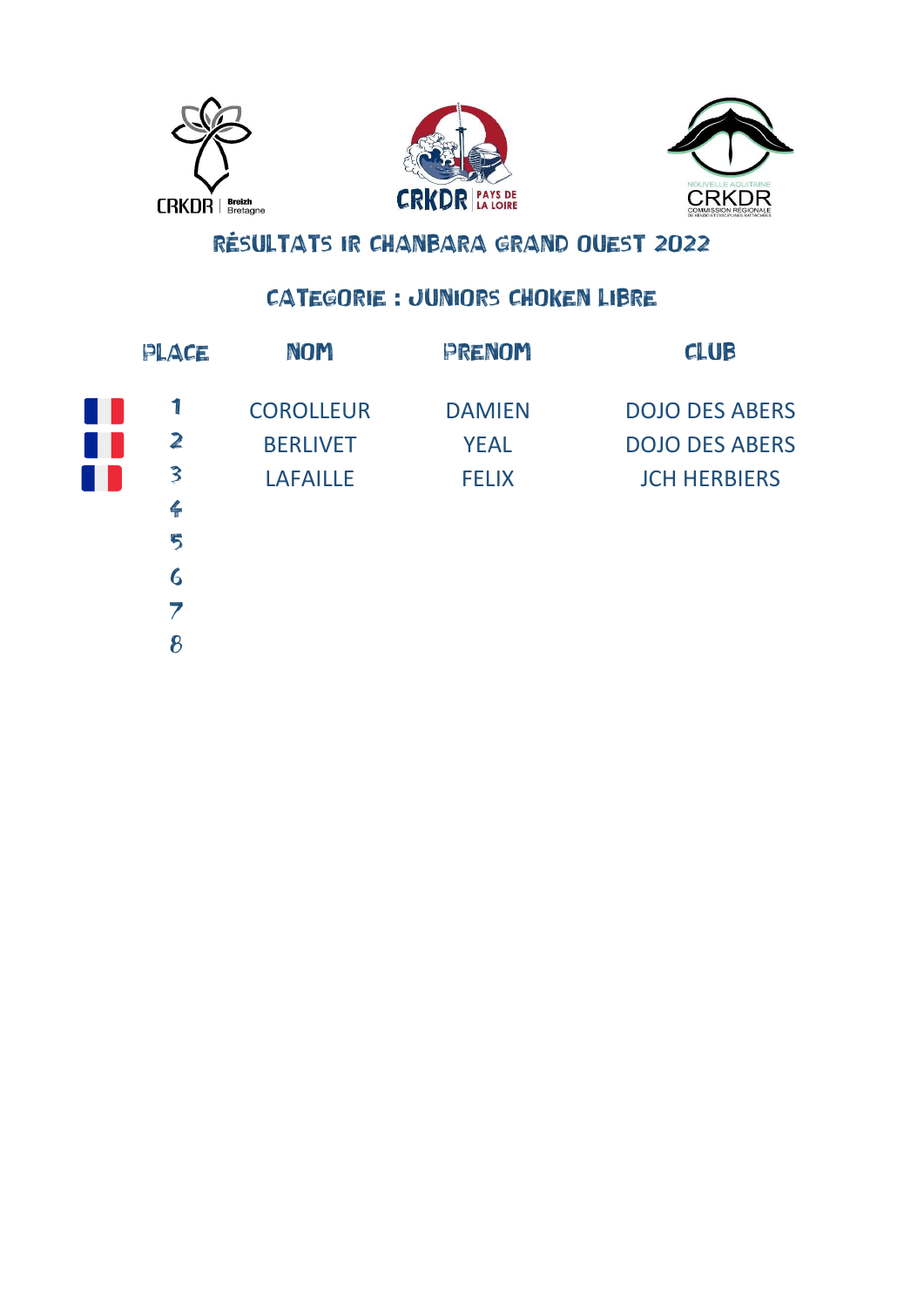





### CATEGORIE : JUNIORS TATE CHOKEN

| PLACE           | <b>NOM</b>       | PRENOM        | <b>CLUB</b>           |
|-----------------|------------------|---------------|-----------------------|
| 1               | <b>BERLIVET</b>  | <b>YAEL</b>   | <b>DOJO DES ABERS</b> |
| $\mathbb{Z}$    | <b>COROLLEUR</b> | <b>DAMIEN</b> | <b>DOJO DES ABERS</b> |
| 3               | <b>LAFAILLE</b>  | <b>FELIX</b>  | <b>JCH HERBIERS</b>   |
| $\frac{2}{\pi}$ |                  |               |                       |
| 5               |                  |               |                       |
| 6               |                  |               |                       |
| 7               |                  |               |                       |
| 8               |                  |               |                       |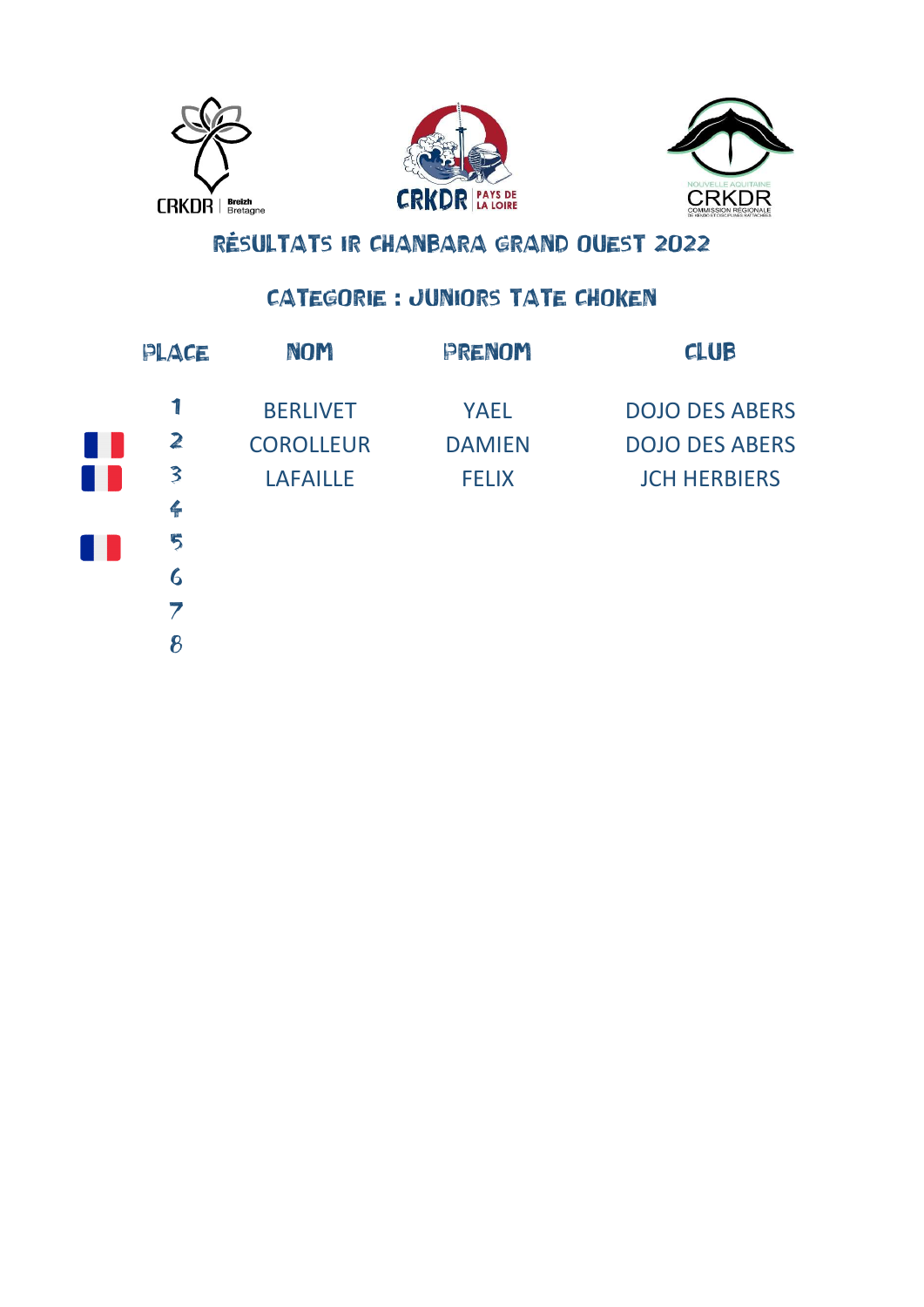





### CATEGORIE : JUNIORS NITO

| PLACE                   | NOM              | PRENOM        | CLUB                  |
|-------------------------|------------------|---------------|-----------------------|
| $\mathbb{I}$            | <b>COROLLEUR</b> | <b>DAMIEN</b> | <b>DOJO DES ABERS</b> |
| $\mathbb{Z}$            |                  |               |                       |
| $\overline{\mathbf{3}}$ |                  |               |                       |
| $\leftarrow$            |                  |               |                       |
| 5                       |                  |               |                       |
| $\boldsymbol{6}$        |                  |               |                       |
| 7                       |                  |               |                       |
| 8                       |                  |               |                       |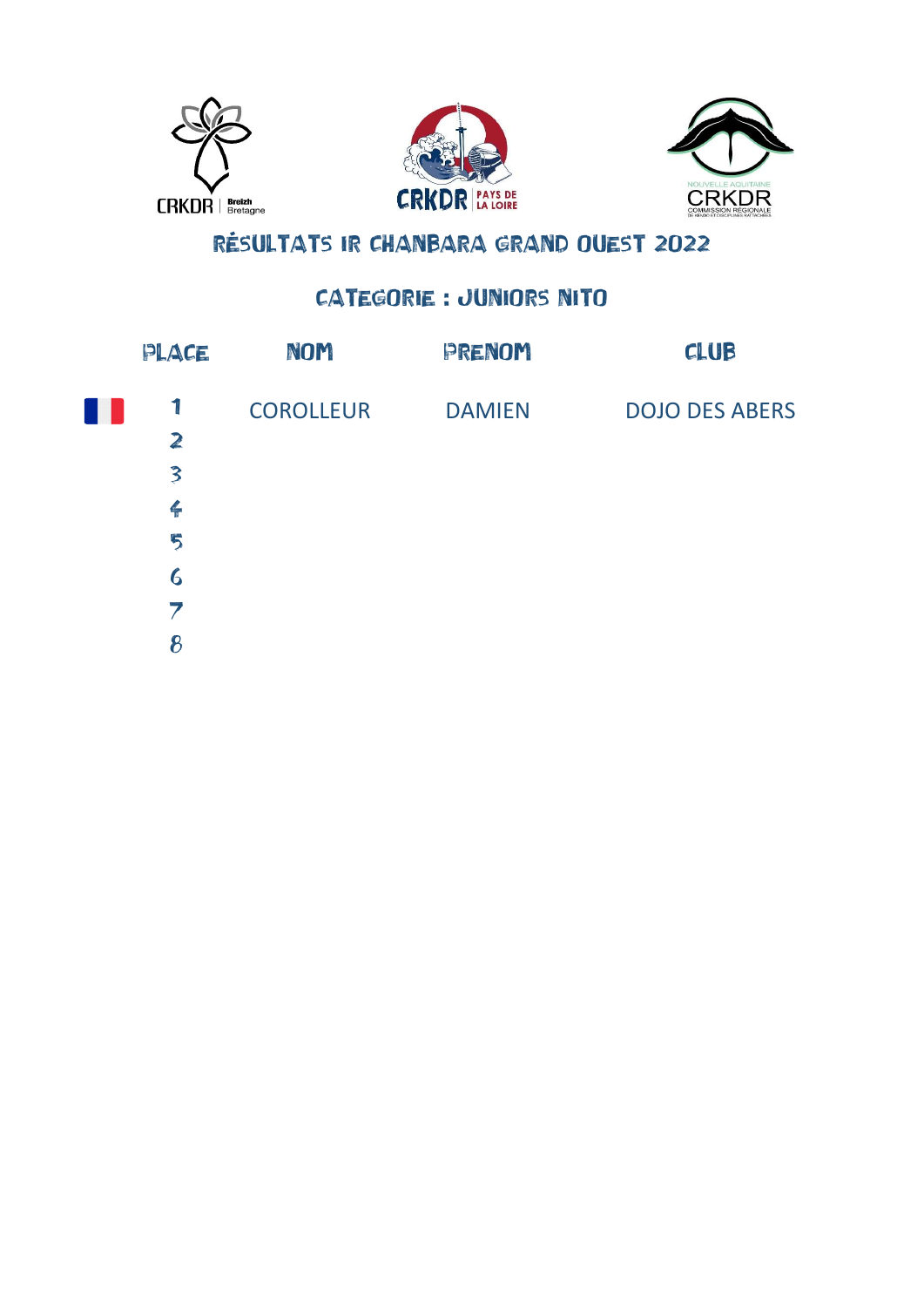





#### CATEGORIE : CADETS KIHON DOSA

| PLACE            | <b>NOM</b>      | PRENOM          | CLUB                  |
|------------------|-----------------|-----------------|-----------------------|
| 1                | <b>MACE</b>     | <b>CEDRIC</b>   | <b>DOJO DES ABERS</b> |
| $\mathbb{Z}$     | <b>GOBIN</b>    | <b>NATAN</b>    | <b>BRO DREGER</b>     |
| 3                | <b>PIETTE</b>   | <b>SOUMAELA</b> | <b>BRO DREGER</b>     |
| $\frac{2}{1}$    | <b>PIERRARD</b> | <b>DIMITRI</b>  | <b>SAGC</b>           |
| 5                | <b>COUBIAC</b>  | <b>JULES</b>    | <b>SAGC</b>           |
| $\boldsymbol{6}$ |                 |                 |                       |
| 7                |                 |                 |                       |
| 8                |                 |                 |                       |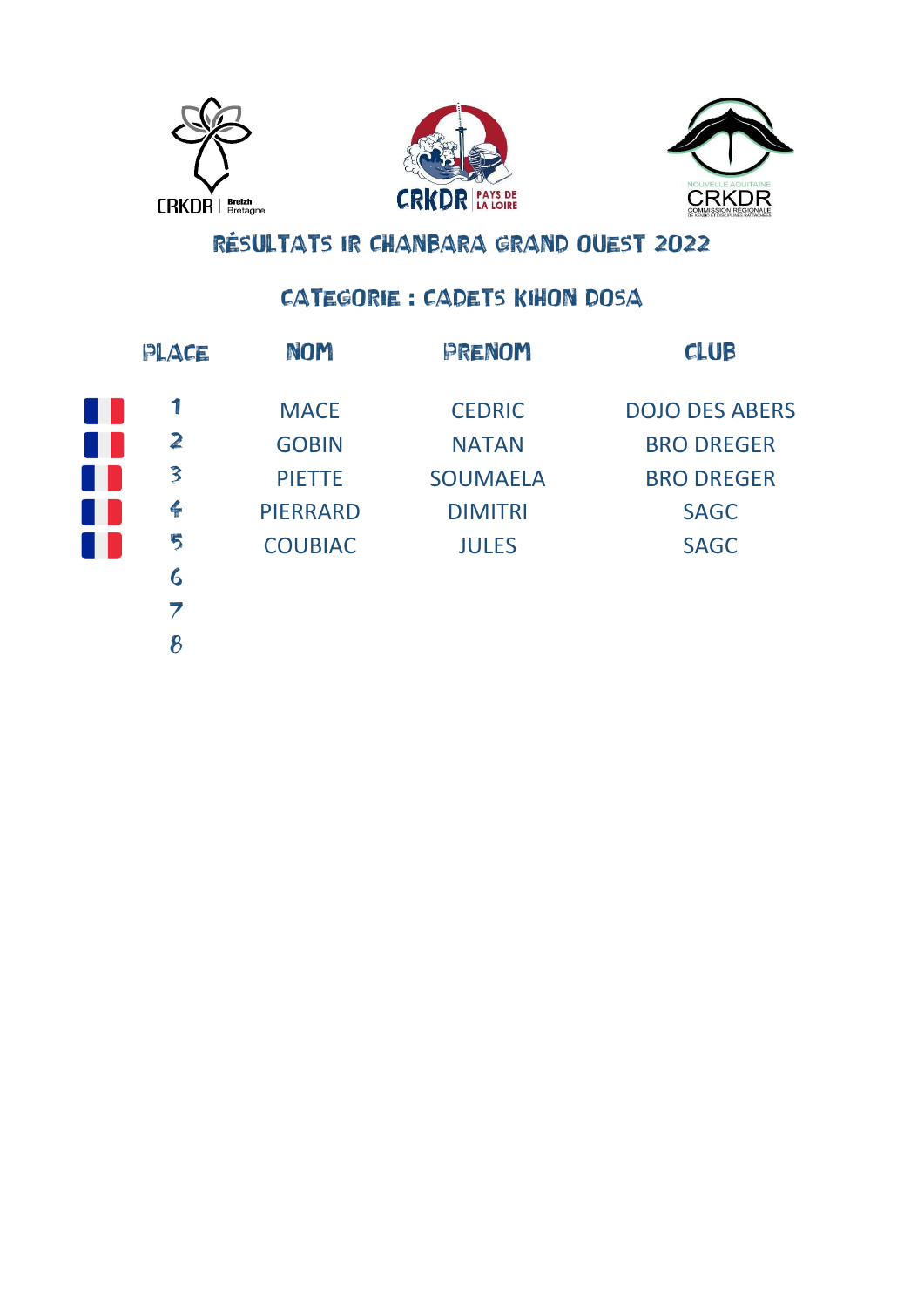





### CATEGORIE : CADETS KODACHI

| PLACE            | <b>NOM</b>      | PRENOM          | CLUB                      |
|------------------|-----------------|-----------------|---------------------------|
|                  | <b>GOBIN</b>    | <b>NATAN</b>    | <b>BRO DREGER</b>         |
| $\mathbf{z}$     | <b>PIETTE</b>   | <b>SOUMAELA</b> | <b>BRO DREGER</b>         |
| 3                | <b>MACE</b>     | <b>CEDRIC</b>   | <b>DOJO DES ABERS</b>     |
| $\leftarrow$     | <b>AUBRY</b>    | <b>LEO PAUL</b> | <b>ANGERS KENDO IAIDO</b> |
| 5                | <b>PIERRARD</b> | <b>DIMITRI</b>  | <b>SAGC</b>               |
| $\boldsymbol{6}$ | <b>COUBIAC</b>  | <b>JULES</b>    | <b>SAGC</b>               |
| 7                |                 |                 |                           |
| 8                |                 |                 |                           |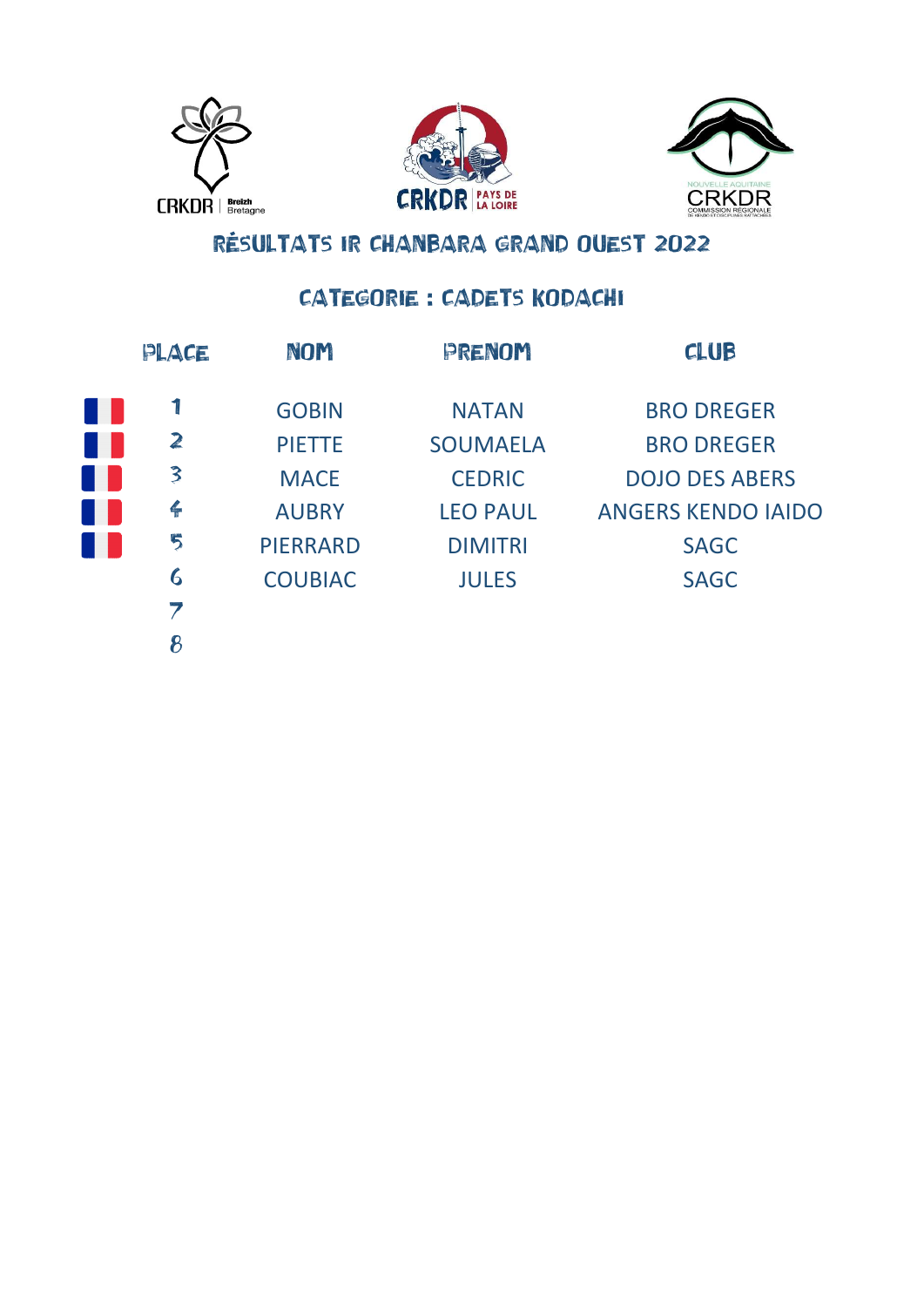





### CATEGORIE : CADETS TATE KODACHI

| PLACE                    | <b>NOM</b>      | PRENOM          | <b>CLUB</b>               |
|--------------------------|-----------------|-----------------|---------------------------|
| 1                        | <b>GOBIN</b>    | <b>NATAN</b>    | <b>BRO DREGER</b>         |
| $\mathbb{Z}$             | <b>COUBIAC</b>  | <b>JULES</b>    | <b>SAGC</b>               |
| 3                        | <b>PIERRARD</b> | <b>DIMITRI</b>  | <b>SAGC</b>               |
| $\leftarrow$             | <b>MACE</b>     | <b>CEDRIC</b>   | <b>DOJO DES ABERS</b>     |
| 5                        | <b>PIETE</b>    | <b>SOUMAELA</b> | <b>BRO DREGER</b>         |
| 6                        | <b>AUBRY</b>    | <b>LEO PAUL</b> | <b>ANGERS KENDO IAIDO</b> |
| $\overline{\phantom{a}}$ |                 |                 |                           |
| 8                        |                 |                 |                           |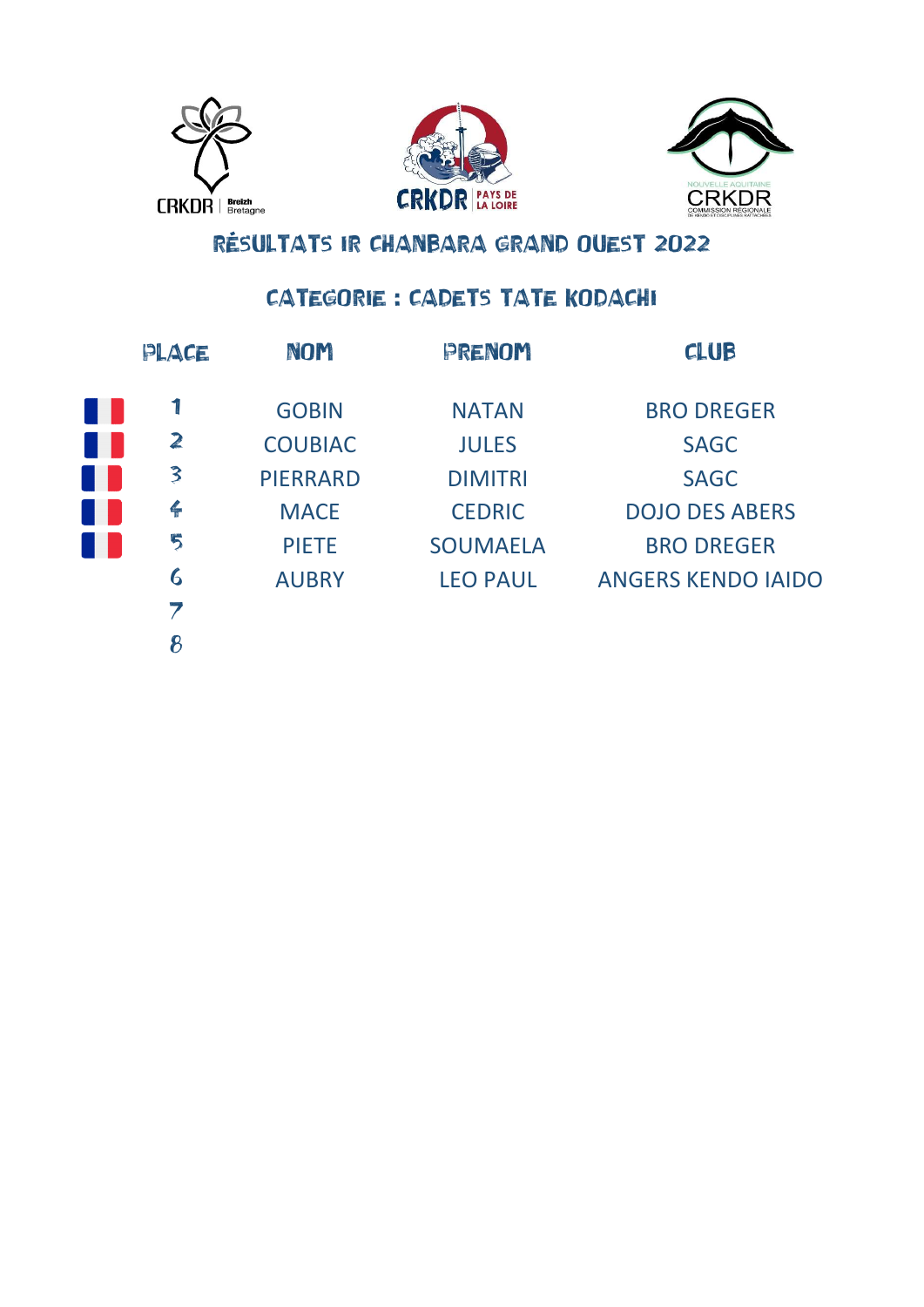





### **CATEGORIE : CADETS CHOKEN MOROTE**

| PLACE            | <b>NOM</b>      | PRENOM          | <b>CLUB</b>               |
|------------------|-----------------|-----------------|---------------------------|
|                  | <b>GOBIN</b>    | <b>NATAN</b>    | <b>BRO DREGER</b>         |
| $\mathbb{Z}$     | <b>PIERRARD</b> | <b>DIMITRI</b>  | <b>SAGC</b>               |
| $\mathbf{3}$     | <b>COUBIAC</b>  | <b>JULES</b>    | <b>SAGC</b>               |
| $\frac{2}{1}$    | <b>MACE</b>     | <b>CEDRIC</b>   | <b>DOJO DES ABERS</b>     |
| 5                | <b>AUBRY</b>    | <b>LEO PAUL</b> | <b>ANGERS KENDO IAIDO</b> |
| $\boldsymbol{6}$ | <b>PIETTE</b>   | <b>SOUMAELA</b> | <b>BRO DREGER</b>         |
| 7                |                 |                 |                           |
| 8                |                 |                 |                           |